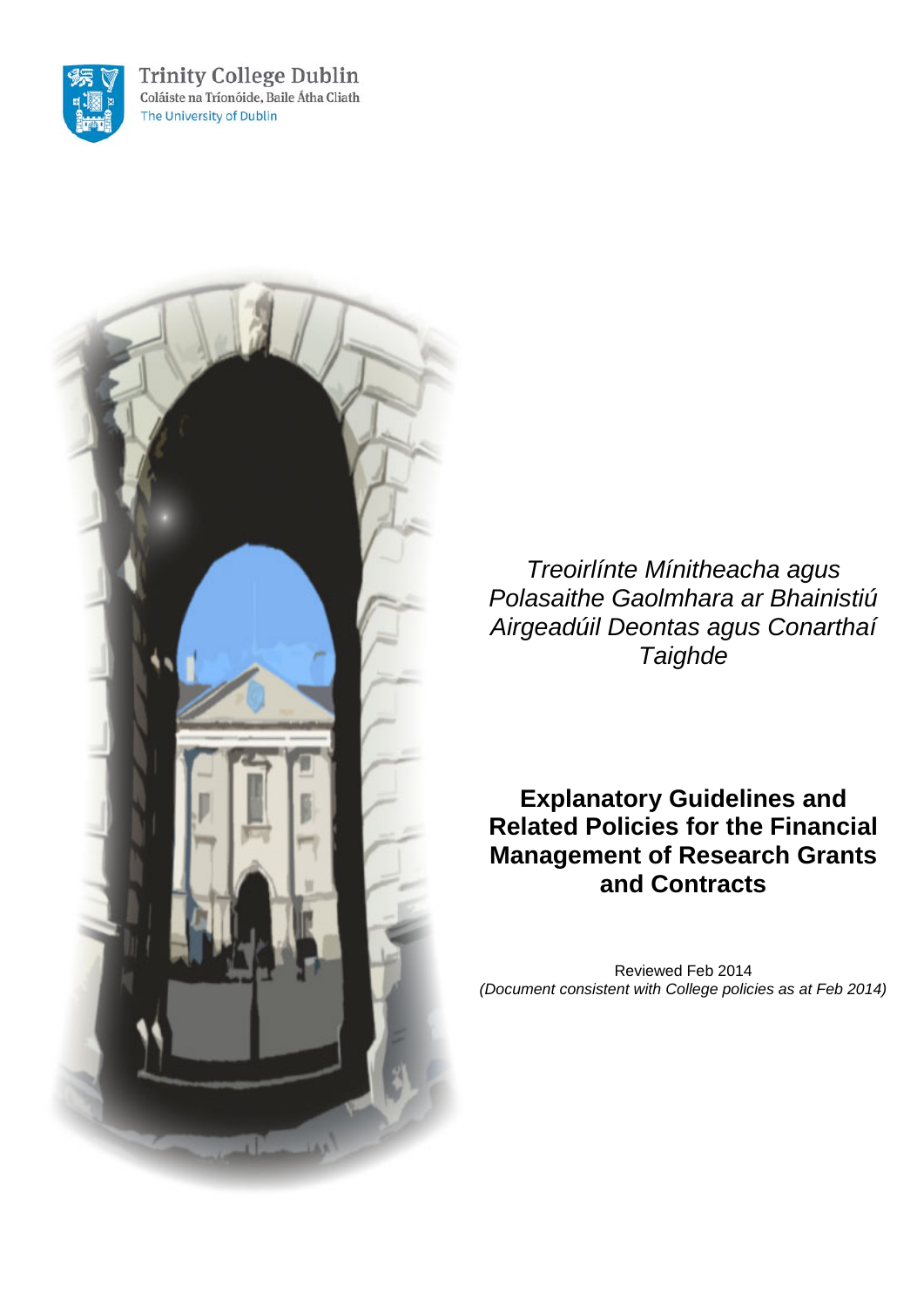# **TABLE OF CONTENTS**

|                         | <b>AREA</b>                                                                                                                                                                                                                                                                                                                                                                                                                                                                                                                                                                                                                                         | <b>PAGE</b>                                                                                    |
|-------------------------|-----------------------------------------------------------------------------------------------------------------------------------------------------------------------------------------------------------------------------------------------------------------------------------------------------------------------------------------------------------------------------------------------------------------------------------------------------------------------------------------------------------------------------------------------------------------------------------------------------------------------------------------------------|------------------------------------------------------------------------------------------------|
| 1                       | <b>INTRODUCTION</b>                                                                                                                                                                                                                                                                                                                                                                                                                                                                                                                                                                                                                                 | $\mathbf{3}$                                                                                   |
| $\boldsymbol{2}$        | <b>PRE AWARD – RESEARCH DEVELOPMENT OFFICE AND CONTRACTS OFFICE</b>                                                                                                                                                                                                                                                                                                                                                                                                                                                                                                                                                                                 | $\overline{\mathbf{4}}$                                                                        |
| 3                       | <b>AUTHORISATION BY COLLEGE OF RESEARCH PROPOSALS AND APPLICATIONS</b>                                                                                                                                                                                                                                                                                                                                                                                                                                                                                                                                                                              | $5 - 6$                                                                                        |
| $\overline{\mathbf{4}}$ | <b>CONSTRUCTING A BUDGET</b><br><b>GENERAL PRINCIPLES</b>                                                                                                                                                                                                                                                                                                                                                                                                                                                                                                                                                                                           | 7<br>$\tau$                                                                                    |
| 5                       | <b>RESEARCH EXPENDITURE</b><br><b>DIRECT COSTS</b><br><b>PERSONNEL</b><br>a)<br>STUDENT STIPENDS AND FEES<br>b)<br><b>TRAVEL AND SUBSISTENCE</b><br>c)<br><b>CONSUMABLES</b><br>d)<br>POSTAGE AND STATIONERY<br>e)<br><b>TELEPHONE</b><br>f<br><b>INFORMATION SYSTEMS CHARGES</b><br>g)<br>PROCUREMENT AND TENDERING<br>h)<br>CAPITAL EQUIPMENT PURCHASES<br>$\mathbf{i}$<br>PURCHASING CARD SYSTEM<br>$\mathbf{j}$ )<br><b>VAT</b><br>$\bf k)$<br>$\left( \right)$<br>PROFESSIONAL SERVICES WITHOLDING TAX (PSWT)<br><b>INDIRECT COSTS</b>                                                                                                         | 7<br>$\tau$<br>$8 - 9$<br>10<br>11<br>11<br>12<br>12<br>12<br>13<br>13<br>14<br>14<br>15<br>15 |
| 6                       | <b>POLICIES</b><br>INDIRECT COSTS/OVERHEADS/ONCOST POLICY<br>a)<br>FUNDING OF TRINITY RESEARCH INSTITUTES POLICY<br>b)                                                                                                                                                                                                                                                                                                                                                                                                                                                                                                                              | $16 - 17$<br>16<br>17                                                                          |
| 7                       | PROFESSIONAL INDEMNITY INSURANCE FOR RESEARCH STAFF                                                                                                                                                                                                                                                                                                                                                                                                                                                                                                                                                                                                 | 18                                                                                             |
| 8                       | <b>INTELLECTUAL PROPERTY, PATENTS AND ROYALTIES</b>                                                                                                                                                                                                                                                                                                                                                                                                                                                                                                                                                                                                 | 18                                                                                             |
| 9                       | <b>ACCEPTANCE OF RESEARCH GRANTS, AWARDS &amp; CONTRACTS</b>                                                                                                                                                                                                                                                                                                                                                                                                                                                                                                                                                                                        | 19                                                                                             |
| 10                      | <b>POST AWARD - FINANCIAL SERVICES DIVISION</b><br>RESEARCH GRANTS AND CONTRACTS ADMINISTRATION<br><b>GENERAL</b><br>a)<br><b>FISCAL RESPONSIBILITY</b><br>b)<br><b>ACCOUNT SET UP</b><br>$\mathbf{c})$<br><b>CODING</b><br>d)<br>MANAGEMENT OF PROJECT EXPENDITURES<br>e)<br><b>GRANT CLAIMS/INVOICES/PAYMENTS</b><br>f)<br>TAXATION TREATMENT OF PAYMENTS TO INDIVIDUALS<br>g)<br>EUROPEAN REGIONAL DEVELOPMENT FUNDING (ERDF)<br>h)<br>$\mathbf{i}$<br><b>REPORTS</b><br><b>CONTRACT AMENDMENTS</b><br>$\mathbf{j}$<br><b>LEAVE OF ABSENCE</b><br>$\bf k)$<br><b>RETIRED ACADEMICS</b><br>$\left  \right\rangle$<br><b>ACCOUNT CLOSURE</b><br>m) | $20 - 21$<br>21<br>22<br>22<br>24<br>28<br>28<br>29<br>30<br>30<br>30<br>30<br>31              |
| 11                      | <b>AUDIT OF RESEARCH GRANTS AND CONTRACTS</b><br><b>GENERAL</b><br>a)<br>CONDUCT OF AUDIT - INITIAL MEETING<br>b)<br><b>CLOSING MEETING AND AUDIT REPORTS</b><br>c)<br>ADDRESSING AUDIT FINDINGS<br>d)                                                                                                                                                                                                                                                                                                                                                                                                                                              | $32 - 33$<br>32<br>32<br>33<br>33                                                              |
| 12                      | <b>COLLEGE BANK AND TAX DETAILS</b>                                                                                                                                                                                                                                                                                                                                                                                                                                                                                                                                                                                                                 | 34                                                                                             |
| 13                      | <b>ACKNOWLEDGEMENTS</b>                                                                                                                                                                                                                                                                                                                                                                                                                                                                                                                                                                                                                             | 34                                                                                             |

2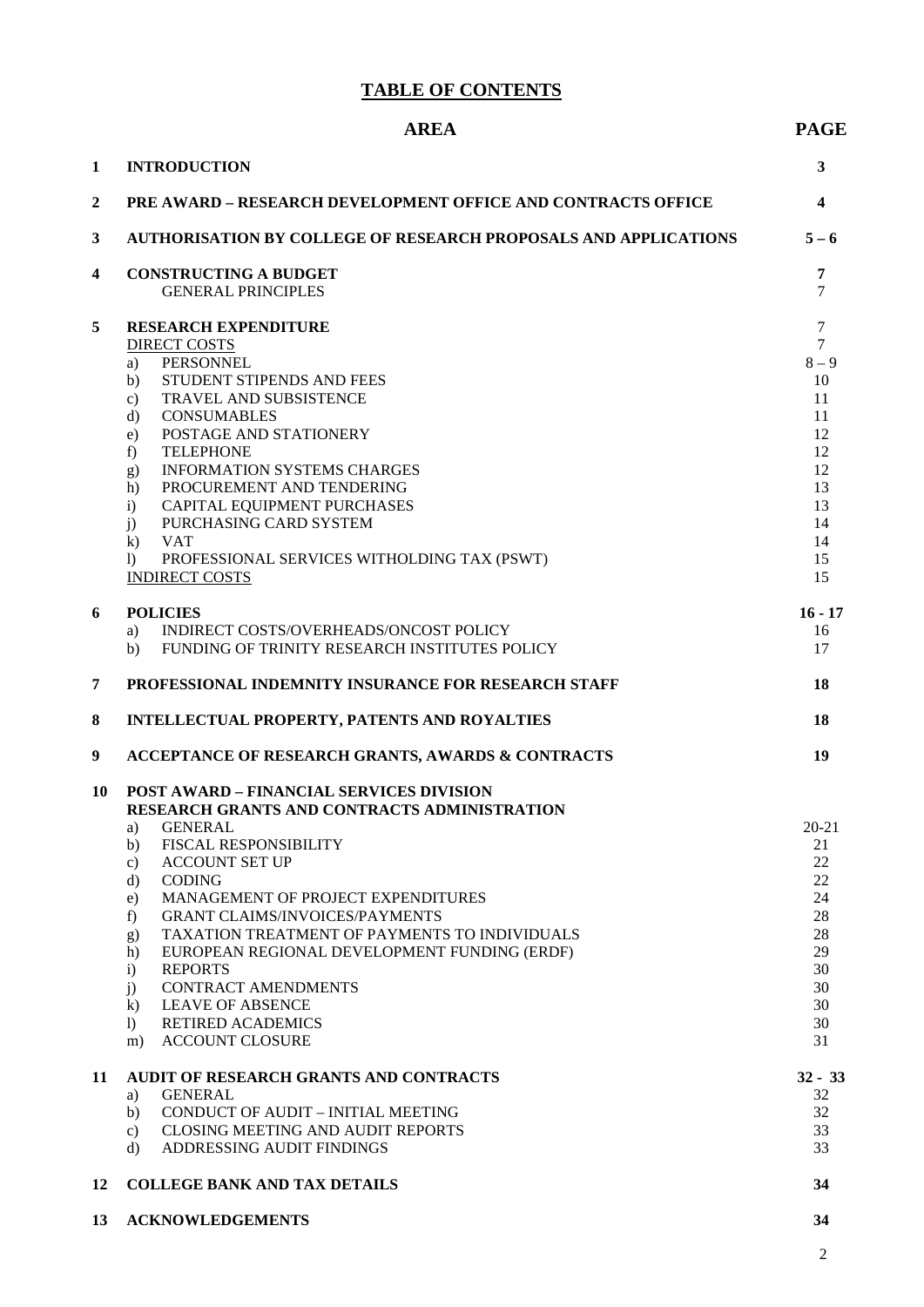#### **1. INTRODUCTION**

The Times Higher Education QS World University Rankings places Trinity College Dublin (TCD) in the top 50 Universities worldwide and  $13<sup>th</sup>$  in Europe in 2008. TCD also now ranks in the top 1% in the world in 14 ISI subject fields (2004: top 1% in 7 subject fields) – positioning Trinity as the leading research institution in Ireland as a direct result of its peer-reviewed publication output which increased by over 60% per annum between 2003 and 2008.

Trinity College's strategic vision to 2014 seeks to consolidate this international recognition by continuing to strengthen the essential interconnectivity between research, graduate and undergraduate education and innovation.

Trinity College's research strategy sets out clearly and concisely, for sponsors and stakeholders alike, how the College defines and identifies the research areas in which it has recognised excellence and critical mass, and how it will ensure the timely recognition of emergent areas with the potential to become major strengths in the future. Now, more than ever, when the College faces challenges to maintain and diversify its funding base and to increase the percentage of non-exchequer research income, this clear research strategy will underpin its ability to identify new opportunities in an increasingly competitive and complex domestic and international funding environment.

The following guidelines are intended to serve as an aid in this complex environment, and to assist researchers to negotiate and administer their research grants and contracts efficiently and effectively.

The variety of activities covered by these guidelines will by its very nature be broad, but the starting point must remain the fact that financial support from sources external to the College should be accepted only for work, which is either fundamental research, or applied research of academic interest. Research projects should satisfy at least one of the following criteria:

- deal with a problem of intrinsic research interest;
- provide a good basis for advanced post-graduate training in the discipline concerned;
- represent utilisation of special expertise, or of a scarce or expensive resource, not readily available elsewhere in the country.

TCD engages in research and development projects covering a variety of areas, linking academic and technological advances with practical business or industrial applications. The College works closely with the [IDA](http://www.idaireland.com/) and [Enterprise Ireland](http://www.enterprise-ireland.com/) to promote Ireland as a location for knowledge-based industry and actively engages with both National and International funding agencies/companies.

Any member of staff may carry on exploratory negotiations for financial support of research work, but the proposals must be approved according to the above criteria by the Head of School to which the member of staff (Principal Investigator) is attached before formal agreement with the sponsoring body. Furthermore it is the responsibility of the Principal Investigator, in consultation with the Head of School, to ensure that the provisions of the contract or grant are realistic. Also, members of staff should remember that they are acting on behalf of the College when negotiating with potential sponsoring bodies and therefore should aim to protect the interests of College at all times.

We hope that you will find this document useful, and wish you every success with your research.

Signed:  $\bigcup_{\alpha} \bigotimes_{\alpha} \bigwedge_{\alpha} \bigcup_{\alpha} \bigcup_{\beta}$ 

Jeider Sauge

**Dean of Research Accounting Manager** Research Accounting Manager

**Date: May 2009 Date: May 2009**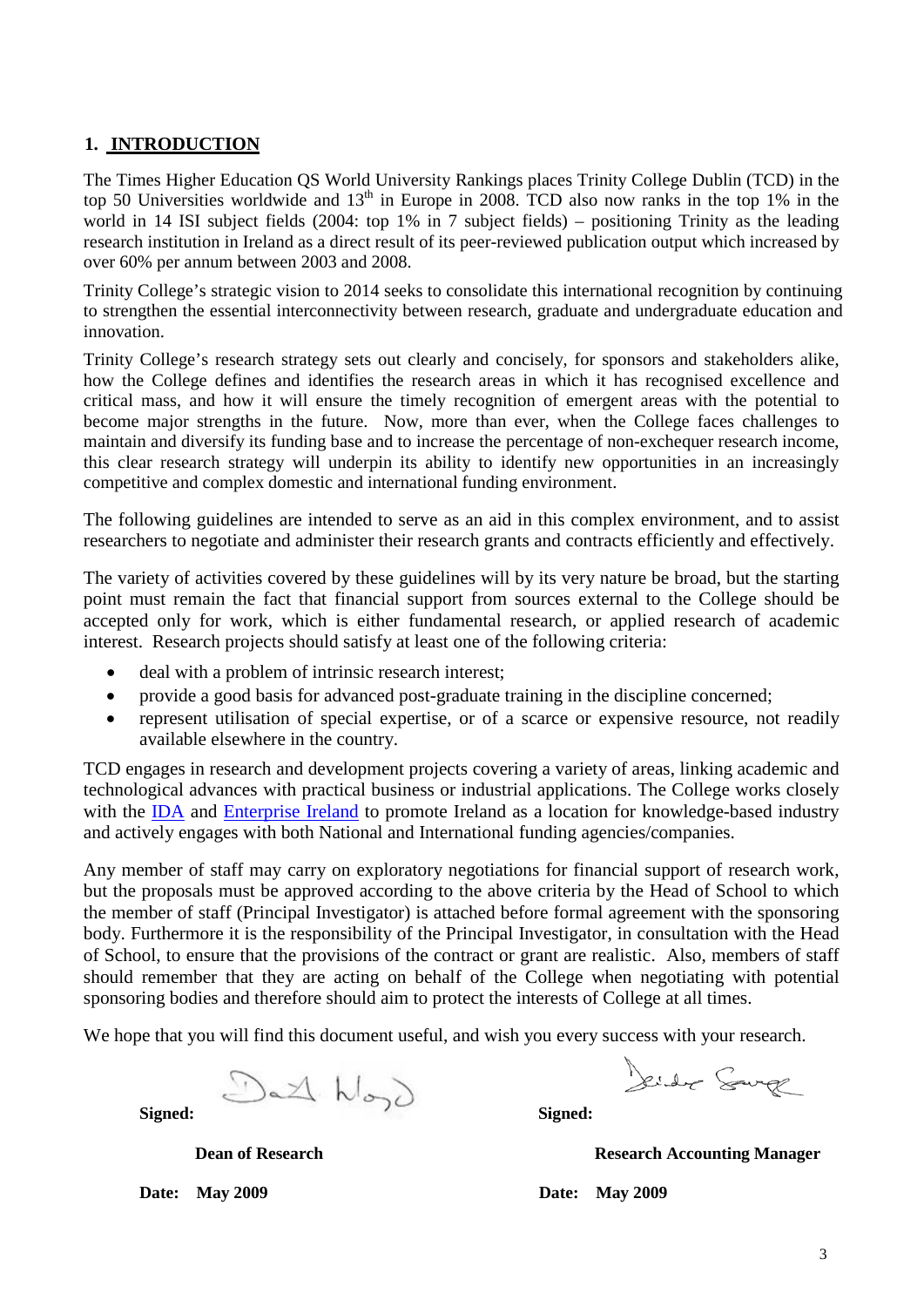## **2. PRE AWARD – RESEARCH DEVELOPMENT OFFICE AND CONTRACTS OFFICE**

## **TRINITY RESEARCH & INNOVATION (TR&I)**

The Research Development Office and Contracts Office, Trinity Research & Innovation (TR&I), are located in the Innovation Centre, O'Reilly Institute.

## **Research Development Office**

The Research Development Office will assist with pre-award aspects of research application submissions to research sponsoring bodies including the following:

- 1) Assisting in sourcing and publicising information in relation to research grants provided by external bodies to Principal Investigators in College;
- 2) Providing advice to Principal Investigators on all aspects of research grant proposal/application formulation;
- 3) Authorising research applications;
- 4) Introducing business and industry to TCD;
- 5) Advising on intellectual property matters;
- 6) Assisting new ventures (Campus Companies) to establish themselves.

The primary responsibility for the origination, development and preparation of proposals rests with the Principal Investigator. All proposals are expected to be relevant to the interests and expertise of the Principal Investigator and shall be consistent with and contribute to the mission of TCD. While awards for successful projects are made to TCD, the Principal Investigator is responsible for the management, execution, and completion of the project, including submission of all required reports. Information, assistance and technical support are provided to the Principal Investigator during the pre-award process by TR&I [http://www.tcd.ie/research\\_innovation/.](http://www.tcd.ie/research_innovation/)

## **Contracts Office**

The Contracts Office main focus and priority is to review pure research contracts within current College policy and procedure and based on standard practice as per FC minutes FN/05-06/88 (21/06/06) and FN/06 – 07/42 (07/02/2007).

Once a contractual document is received from a sponsor and/or Principal Investigator; it is reviewed and negotiated in a timely fashion allowing for prompt acceptance and signature ensuring sponsor deadlines are met. Documentation is then transferred to the Financial Services Division and for quick progression of documentation to the Financial Services Division for research account set-up. The Contracts Office negotiates terms and conditions ensuring any potential exposure and/or liability to College is limited, internal College policies are adhered to and College / School / Principal Investigator are in a position to comply with same.

For research contract amendments please refer to the table of contents in this document for the page referencing contract amendments. For further information on the services provided by the Contracts Office, TR&I, please refer to our web pages [http://www.tcd.ie/research\\_innovation/contracts/](http://www.tcd.ie/research_innovation/contracts/)

TR&I staff contact details and information may be obtained from: [https://www.tcd.ie/research\\_innovation/staff/](https://www.tcd.ie/research_innovation/staff/) or from the internal College directory.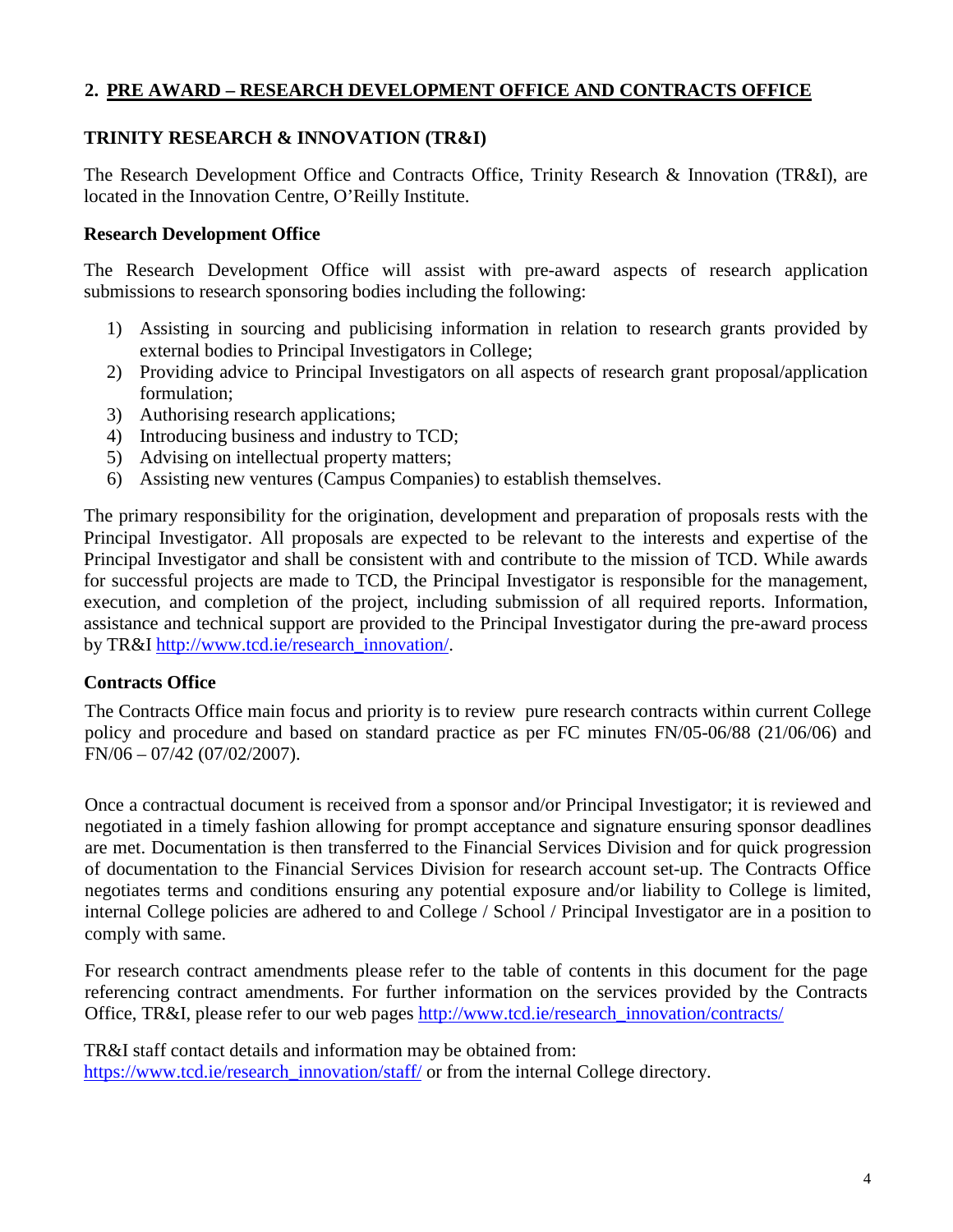## **3. AUTHORISATION BY COLLEGE OF RESEARCH PROPOSALS AND APPLICATIONS**

Given that a research application and, if successful, the resulting contract from the College names TCD as the host organization, it is the College's right to be aware of all such applications being made in its name and to conduct checks on its behalf to ensure that all issues and elements of risk such as financial, intellectual property or other have been minimized or brought to the attention of those involved. Therefore, **all** formal research grant applications to external bodies are required, by College policy, to be authorised and endorsed by the Research Development Office in TR&I **even** if the sponsor does not appear to require an institutional endorsement of the proposal.

Where the sponsor does require endorsement and refers to institutional endorsement of proposals by the Dean of Research and/or Financial Services Division, this endorsement at the application stage is carried out on behalf of College by the Research Development Office. Depending on the sponsor and grant type the signature of the Technology Transfer unit in TR&I may also be required.

Prior to an application being presented for endorsement by TR&I, the signature of the Principal Investigator and the Head of School/Director of Trinity Research Institute (TRI) must first have been obtained. TR&I will generally endeavor to turn a proposal around in 48 hours; however, different schemes do have different internal deadlines. Where there are calls for proposals for which there are likely to be many applicants or for which the grant size is very large or where co-funding is required, then strict internal deadlines will apply.

Information on funding opportunities and grant internal and external deadlines are advertised around College via:

• Research Focus [https://www.tcd.ie/research\\_innovation/research/support-services/research-focus.php](https://www.tcd.ie/research_innovation/research/support-services/research-focus.php)

In general research application submissions to TR&I must be accompanied by:

• Original copy of application signature page signed by Principal Investigator and any collaborators;

• Photocopy of the same page signed by Head of School/Director of TRI (TCD requirement only, not for the sponsoring body);

• Budget and budget justification pages. (You may wish to email the budget to the TR&I for checking before sign off.

Applicants should check the Research Development's Office web site, Research Focus and/or Research Development Office Staff for exact requirements relating to a particular call as both sponsor and College requirements may differ based on the nature and scale of the application.

When putting together a research proposal please note the recommended salary scales for additional contract research staff available at:

[https://www.tcd.ie/research\\_innovation/research/support-services/contract-researcher-scales.php](https://www.tcd.ie/research_innovation/research/support-services/contract-researcher-scales.php)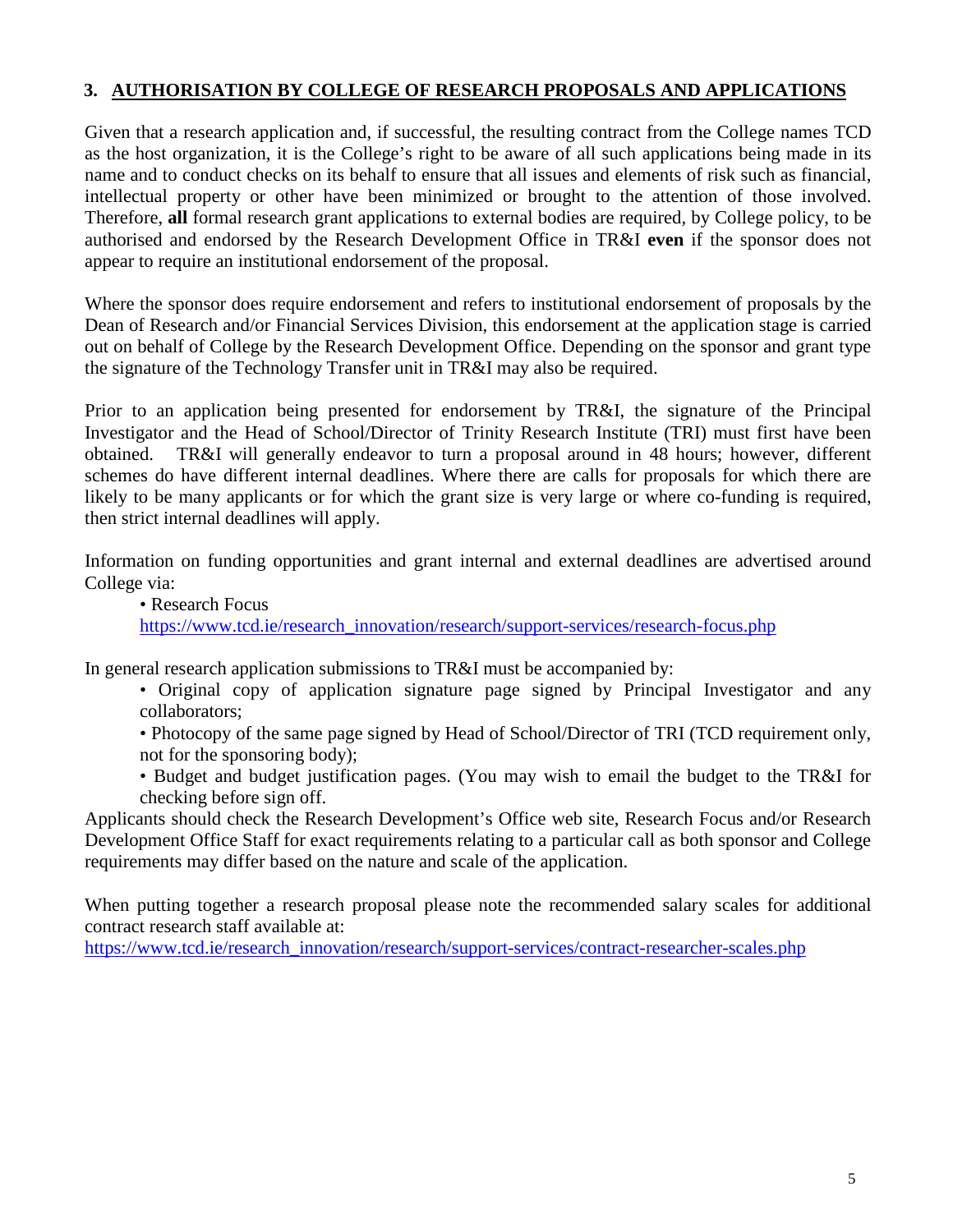This contract research salary scales web pages also indicate in what instances (which sponsors) the following paragraph is utilised:

"*Fixed term contract workers have entitlements to benefits equivalent to full time permanent staff. Obligations arising from legislation associated with the employment of fixed term contract workers on the grant (including but not limited to pension provision, sick pay, redundancy pay, paid maternity leave or other paid or non-paid leave or entitlements) should be borne by the sponsoring body. Acceptance of the grant contract is predicated on the understanding that funding will be made available by the sponsoring body to cover such existing and any future pay costs that arise because of legislation and/or pay awards applied which are outside the control of the University*;"

The Research Development Office can also offer advice in this regard. [https://www.tcd.ie/research\\_innovation/research/team.php](https://www.tcd.ie/research_innovation/research/team.php)

## **Policy for Broadening Participation in Research Funding**

Any contract member of staff may apply for competitive research funding, subject to the terms and conditions of the funding agency in question, where;

i) The salary of that staff member will be fully funded from the grant;

ii) The grant in question would be at least cost neutral to College on a marginal basis.

Approved by Research Committee (RS/10-11/46) & (RS/13-14/29) and Finance Committee (FN/10-11/81).

• Where contract staff are eligible to apply for a particular grant as Principal Investigator and proceed with a submission, they must complete a contract staff sign off sheet (signed by Head of School/Director of TRI) available at:

[https://www.tcd.ie/research\\_innovation/research/documents/](https://www.tcd.ie/research_innovation/research/documents/)

• Where retired staff are eligible to apply for a particular grant as Principal Investigator and proceed with a submission, they must complete a retired staff sign off sheet (signed by Head of School/Director of TRI) available at:

[https://www.tcd.ie/research\\_innovation/research/documents/](https://www.tcd.ie/research_innovation/research/documents/)

• A generic non sponsor specific checklist for proposal submission and the documents specified in the checklist is available at:

[https://www.tcd.ie/research\\_innovation/research/documents/](https://www.tcd.ie/research_innovation/research/documents/)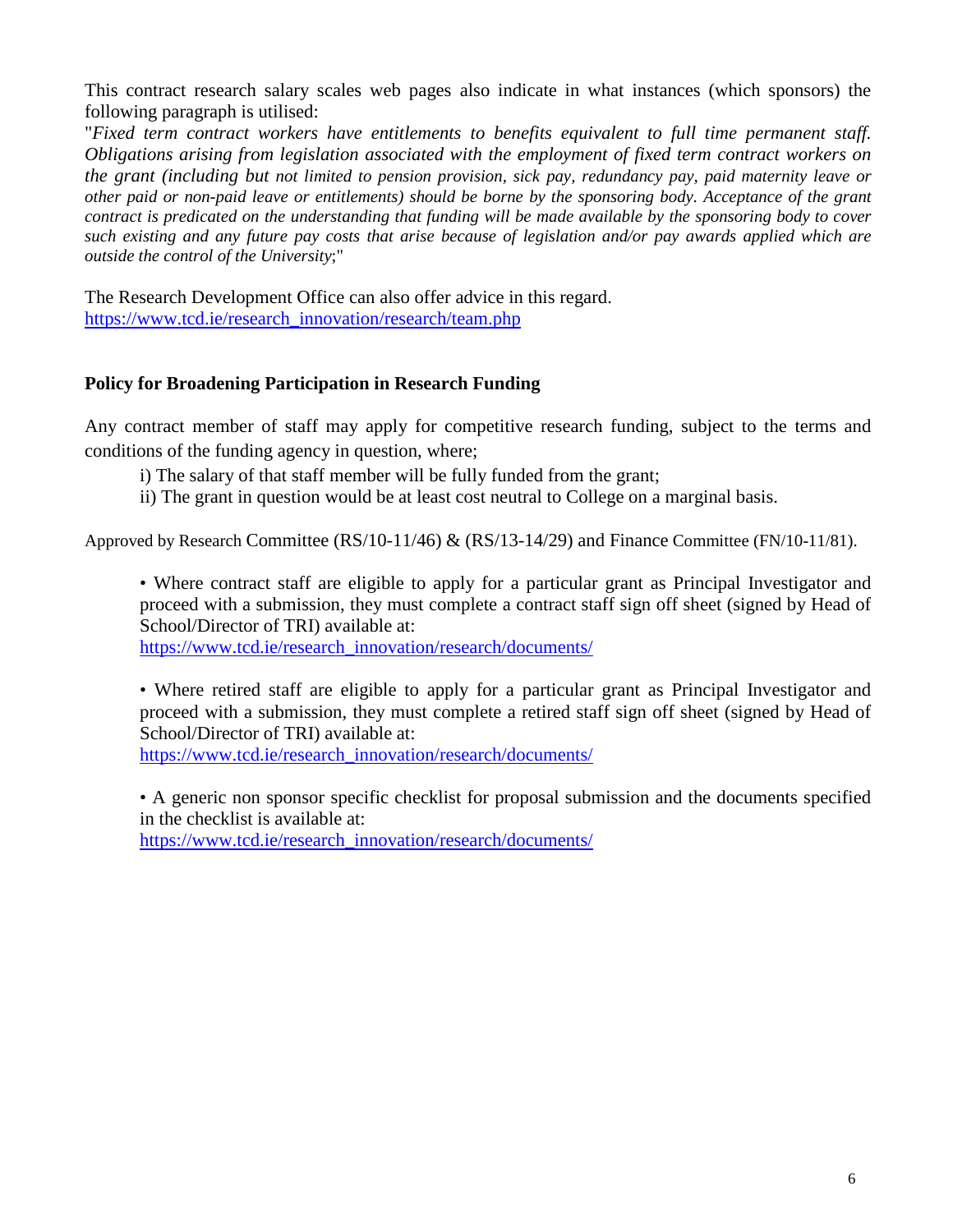## **4. CONSTRUCTING A BUDGET**

A Principal Investigator proposing to make an application to a sponsoring body must prepare a budget for the application. There is one simple rule for constructing a budget: request what you need to deliver on what you say you're going to do! The Research Development Office can help with any budget queries.

The amount of funding that can be requested, and items which are considered eligible costs, should be outlined in a particular scheme's guidelines or call for proposals. You should read this information carefully. Many aspects of the budget will depend on the funding sponsor and there may be eccentricities! For example, some sponsors do fund 100% of all eligible costs whilst others do not.

One of the core activities of the Research Development Office is to confirm the financial elements of a proposal before its submission to a sponsor. The office checks that any College stipulations and sponsor conditions are followed. The staff will look closely at personnel, both contract researchers and PhD students. It will speed up the process greatly when all elements of personnel costs are listed individually and, where requested by the sponsor, clearly explained in the budget justification section of the proposal.

The document "Constructing a Budget" a copy of which may also be useful is available at: [https://www.tcd.ie/research\\_innovation/research/documents/](https://www.tcd.ie/research_innovation/research/documents/) .

#### **GENERAL PRINCIPLES**

The general principles related to the specific cost regulations above are that costs charged to a project should be:

- actual, economic and necessary;
- incurred during the duration of the contract;
- eligible for the particular grant to which they are coded;
- authorised by the relevant account signatories;
- coded to the correct account code.

All constituent cost elements of a research contract must be included in a cost proposal. These constituent cost elements should include the following:

## **5. RESEARCH EXPENDITURE**

#### **DIRECT COSTS**

Are those costs that can be identified accurately with a specific research project, Examples are:

- the salaries of staff employed specifically to carry out the research work;
- the materials and equipment purchased for the project;
- if the project requires the building or renting of new infrastructure, or if existing infrastructure needs to be modified, this is a direct cost if considered eligible by the sponsoring body.

Please check the sponsoring body's eligibility rules to ensure your proposed cost categories are eligible. Direct costs in relation to research expenditure could be identified as follows: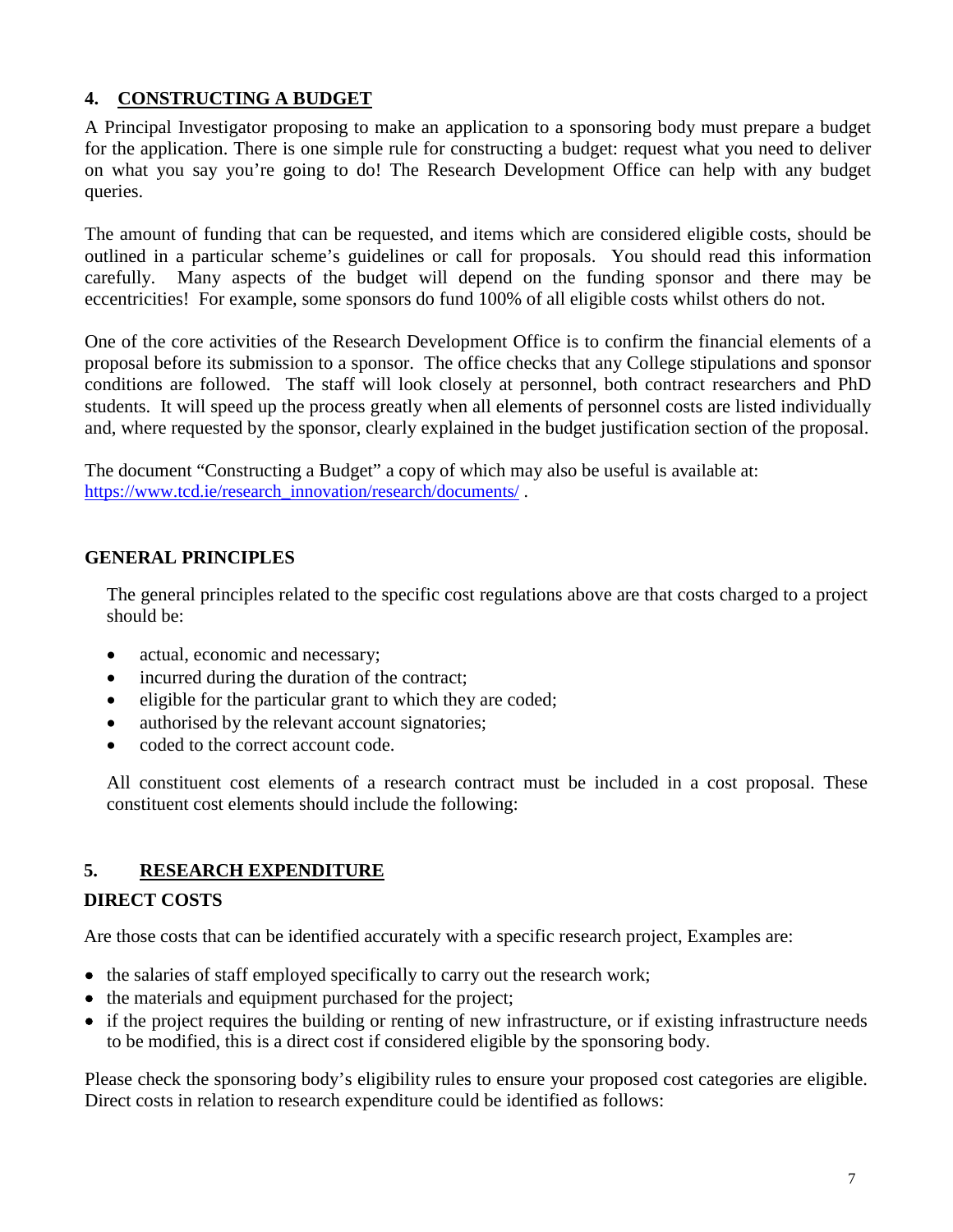#### **a) PERSONNEL**

#### **1) Recruitment**

The College has a stated strategic objective of recruiting and retaining the best staff and recommends that all recruitment is conducted (a) in a manner which attracts and identifies the most talented staff and (b) in compliance with all employment legislation and College policy.

Appointments of research staff require approval of the Faculty Executive Committee through the submission of a nomination form to the Human Resources Advisor within the Faculty.

Research vacancies can be advertised on the Principal Investigator's Discipline or Schools website or on the Current Vacancies section of the Human Resources web-site (by contactinghr@tcd.ie). Those posts advertised on the vacancies page will also be posted on the EURAXESS (EU Research Careers portal), and through this web-site on the 'Science' web-site, free of charge. Advertising in any other mediums can be managed through Human Resources, with the cost reverting to the research code (if recruitment is deemed an eligible cost, otherwise the cost will revert to the associated School/TRI). In advance of advertising, Principal Investigators should refer to the funding agencies requirements to include logos on their advertisements.

Taking cognisant of the requirements of the funding agency, recruitment of research staff may be held through public competition, managed by the Principal Investigator or the Human Resources recruitment team. Applications should be acknowledged upon receipt and advised of the status of their application at the completion of the process. Clear records should be kept to provide feedback to nonshortlisted/non-appointed candidates, as this information can be requested under Freedom of Information. Recruitment procedures of research staff should conform to the School's/TRI's standard policy. Records and correspondence (e.g. Job Specifications, copies of Advertisements, Notice of Offer and Notice of Rejection should be kept on file as the funding agency may wish to examine these as part of an audit. Further information on Human Resources Recruitment Procedures may be found at: [http://www.tcd.ie/hr/procedures/recruitment/.](http://www.tcd.ie/hr/procedures/recruitment/)

Research staff from outside of the EEA no longer need to apply for employment permits and can be issued with a Hosting Agreement for the duration of their contract of employment. Full information on the Hosting Agreement scheme is available from the Human Resources web-site [http://www.tcd.ie/hr/.](http://www.tcd.ie/hr/) Useful information for researchers intending to relocate to Ireland may be found at [http://www.researchcareersireland.com](http://www.researchcareersireland.com/)

## **2) Contracts**

Following the approval of a nomination form through the Faculty Executive Committee, the research staff member will be commenced/extended on payroll and issued an employment contract. Research contracts should reflect the project that the employee will be working on and the source of the funding, and this will form the basis of the specific purpose of the contract – so it is very important that this information is included in as much detail as possible on the nomination form. Principal Investigators should not engage with potential employees in any correspondence of a kind which could be construed as constituting a contract of employment, or any term or condition thereof. Any contract issued should be signed and returned to Human Resources as this is an examinable document during audit.

#### **3) Salary**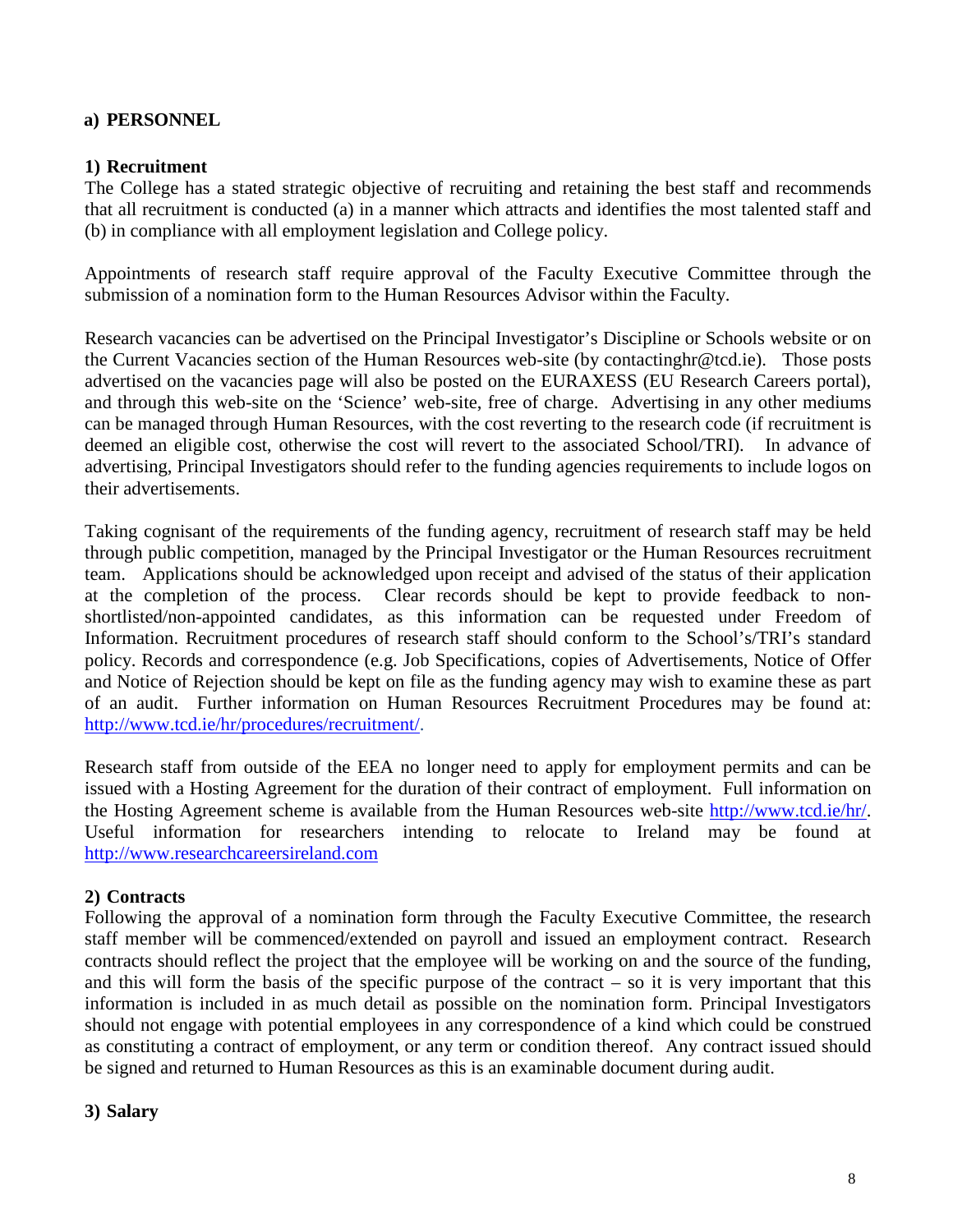It is a matter for the Head of School/Director of TRI and the Principal Investigator to be satisfied that sufficient funds are available within a research grant to meet both the basic salary and the associated employer's expenses – i.e. Pay Related Social Insurance contributions, employer's pension contributions and /or redundancy costs where these are allowable expenses within the grant. The availability of these costs will be verified in the approval process at the Faculty Executive Committee. (It should be noted that, under the Protection of Employees (Fixed Term Work) Act 2003, all research staff engaged on fixed-term contracts are eligible for pension benefit.) Where administrative, technical or other support staff are to be engaged, the salary offered should, so far as possible, reflect current College salary scales for the relevant grades and, in the case of multi-annual grants, provision should be made for the payment of increments on the relevant scale. For salaries of researchers, many sponsoring bodies currently reference the IUA salary scales which may be accessed at:

[https://www.tcd.ie/research\\_innovation/research/support-services/contract-researcher-scales.php](https://www.tcd.ie/research_innovation/research/support-services/contract-researcher-scales.php)

Where it is practical to do so, provision should be made for any general pay increases which arise from national wage agreements. While some sponsors are unwilling to make provision for such increases, it is worthwhile, at the time of making the grant application, to register with the sponsor the College's policy that research staff should benefit from nationally-agreed pay increases.

#### **4) Employment Control Framework for the Higher Education Sector**

In the case of all posts not funded from core resources, a deferred liability exists where the employees in those parts are members of a public service pension scheme. In such cases, any new posts created will be subject to an employer's pension contribution charge of 20% of gross pay, representing the estimated contribution required from the project funder in addition to the employee's own personal pension contribution, to cover the deferred cost to the Exchequer associated with the future pension entitlements of the post holder.

The effect of this statement is that from March  $11<sup>th</sup>$ , 2011 the budgeted costs for research staff in all proposals should include an employer's pension contribution of 20% of Gross Pay, irrespective of the source of funding (i.e. Exchequer or non-Exchequer).

## **5) Redundancy**

A redundancy may occur where one of the following situations arises:

- (a) The work has ceased or is about to cease;
- (b) The work will no longer be carried out in the same location;
- (c) The requirement to carry out the work has ceased, or is expected to cease or diminish;

(d) The work is to be done in a different manner for which the employee is not sufficiently qualified or trained;

(e) The work is to be done by a person who is also capable of doing other work for which the employee is not sufficiently qualified or trained;

(f) Where a fixed term of specific purpose contract is not being renewed.

It should be remembered that in the first instance it is the post to be made redundant that should be identified. Once the post has been identified it will be necessary to establish if this will result in an employee being made redundant. Where possible alternative options to redundancy should also be considered, these may include alternative work, redeployment and/or reduced hours. In certain circumstances employees who are made redundant and who have worked continuously for at least 104 weeks are entitled to receive a statutory redundancy payment. Where a redundancy situation might arise you should contact Human Resources for detailed advice.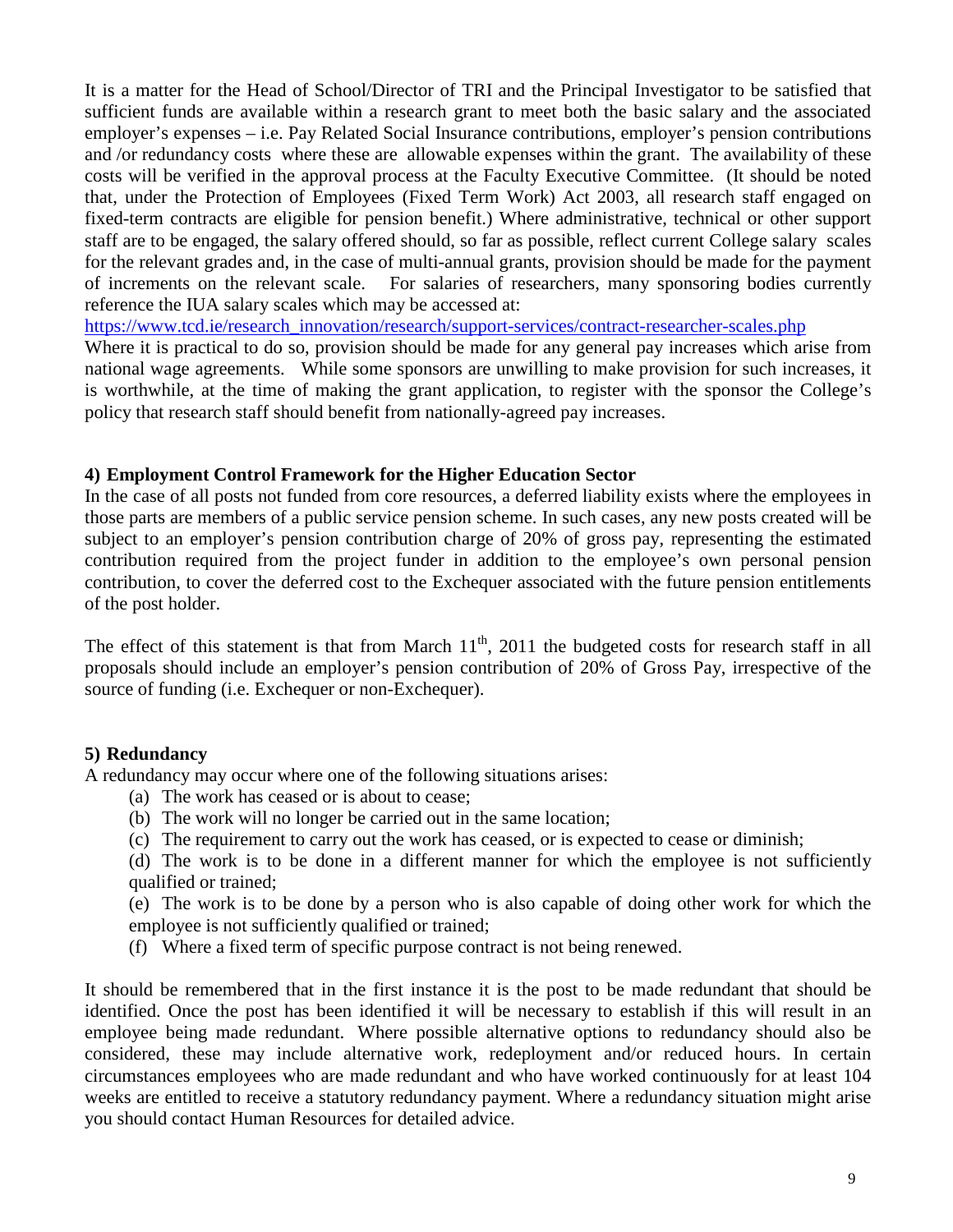At its meeting of  $22<sup>nd</sup>$  of January 20014 the Planning Group agreed the following procedure/policy with respect to redundancy costs arising on research grants:

It is College policy that redundancy costs are treated as direct research costs and where allowed by the funding agency should be charged as such. Only those costs directly related to the time spent by the staff member on the research grant will be charged as a direct cost (if allowed by the Funding Agency); a research grant will not be expected to cover costs accruing from service years spent on different grants. Ineligible redundancy costs (or parts thereof) will be transferred from the research grant and charged against a centrally held redundancy provision.

A research provision of 5% of the academic share of indirect costs will be set aside to cover redundancy costs currently not met as 'direct costs' by funding agencies. This will be administered centrally.

(a) The contribution will be taken from all awards contributing to indirect costs in 2013/14, irrespective of the start date of the award.

(b) There will not be a retrospective application of this policy to indirect costs previously transferred to Schools.

(c) The contribution will be taken irrespective of the make-up of the direct costs of an award (i.e. even if no staff are to be employed)

If a redundancy is paid directly from a research award (and deemed eligible by the funding agency) the relevant School/Institute will be reimbursed the amount of the redundancy up to the 5% contribution taken in respect of this award to avoid the grant being 'double-charged'.

The provision will be monitored throughout the year and if necessary the percentage contribution will be adjusted in future years if the actual costs are materially different to the provision.

College will continue to press the National Funding Agencies to accept redundancy costs as eligible direct costs.

This was subsequently approved by the Finance Committee (meeting 24/03/2014)

## **6) General Information on Staff Matters**

If further information should be required on any matter relating to the employment of research staff then Principal Investigators are invited to contact the Faculty HR Adviser and/or the Recruitment Section (Ext. 1678) on matters relating to advertising, contracts and recruitment generally; the Staff Planning Section (Ext. 3364) on matters relating to salaries and related costs or the Staff Relations Section (Ext. 3328) on matters relating to pensions, grievance procedures or redundancy.

## **b) STUDENT STIPENDS AND FEES**

If research students are to be engaged specifically on a project, a sum to cover their stipends at an agreed rate should be included in the costing. Where it is allowable by the sponsoring body please make provision for fees and stipends annual increases. See following website for more information: http://www.tcd.ie/financial-services/fees/fees\_coursefees.php

When a student's fees are to be paid from a research account it is vital that the Fees Office receive written notification approximately fifteen days in advance of the student attending for registration. This is required in order that the necessary details can be coded to the students account on time. Check the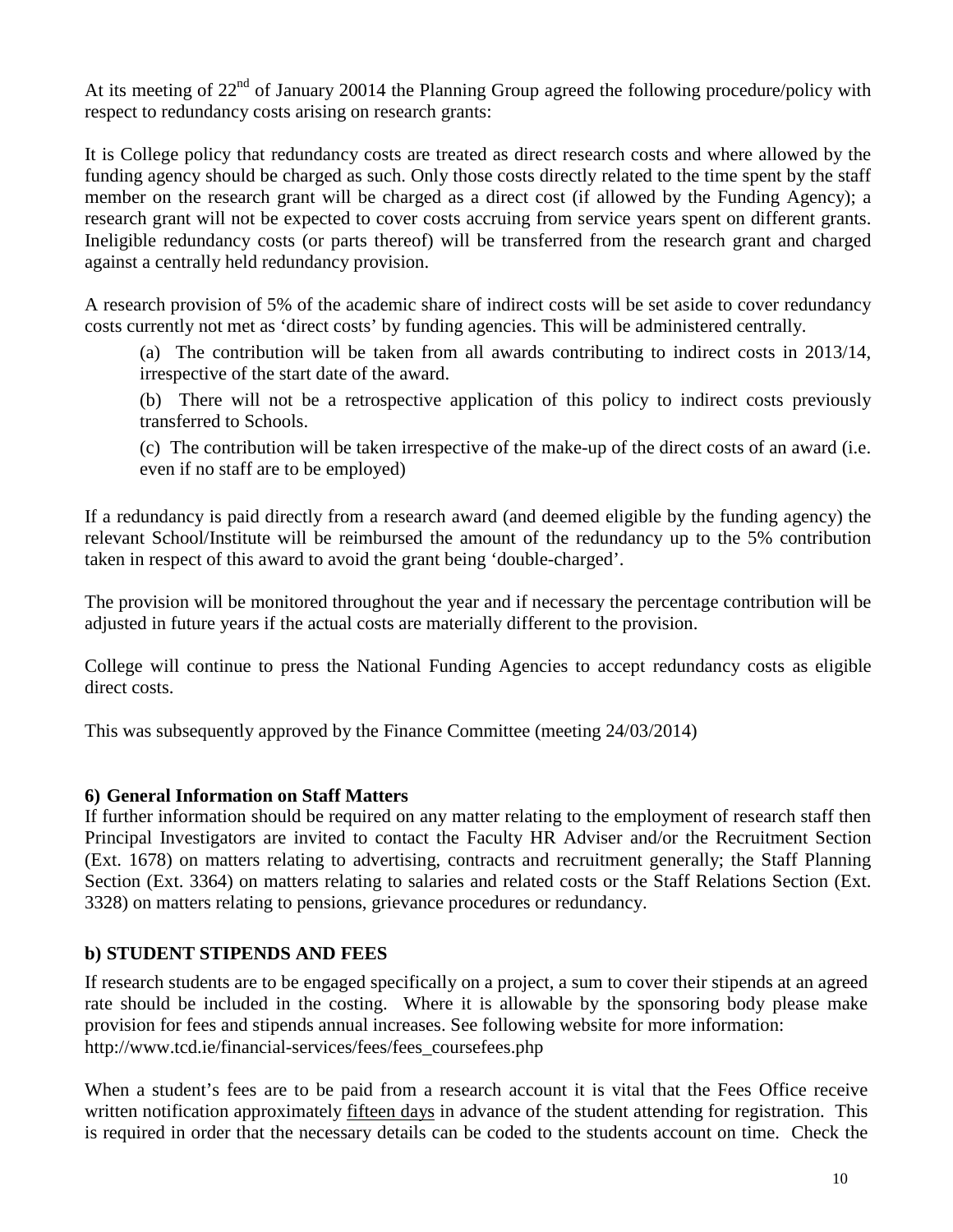funding agency's terms and conditions in relation to Non-EU fees and fees capped at a specific rate. In the situation where a funding agency's contribution to academic fees is capped resulting in a shortfall, and where a decision is taken not to pass this cost on to the student, the School to which the student is registered, will meet this cost. If the research account is housed in a TRI, the cost may be shared by preagreement between the School and TRI.

For further information:

On new Post-graduate students contact GSO at:

[http://www.tcd.ie/Graduate\\_Studies/contact\\_us/index.php.](http://www.tcd.ie/Graduate_Studies/contact_us/index.php)

On Post-graduate students already assigned to a research account contact the Fees Office at: http://www.tcd.ie/financial-services/gen\_contacts.php#feescontact

## **c) TRAVEL AND SUBSISTENCE**

Travel and subsistence expenses directly related to the project, and at the usual institutional or other agreed rates, should be included. The College Travel Policy is available at:

https://www.tcd.ie/financial-services/docs/Travel\_Policy.pdf

For current Department of Finance subsistence rates please refer to: https://www.tcd.ie/financial-services/docs/Travel\_and\_Subsistence\_Booklet.pdf

TCD organises a Travel Insurance Scheme provided the journey is authorised by the Head of School/Director of TRI. The appropriate form which is available for completion on the Director of Buildings Office website should be completed prior to the commencement of the journey. For further information please refer to:

<http://www.tcd.ie/Buildings/insurance.php>

## **d) CONSUMABLES**

An attempt should be made to specify those consumable items that will need to be specifically ordered for the project either from an external preferred supplier or from an internal College source. If consumables are received from an internal source such as a school store, an official College invoice will be processed (Internal Trade)

Please note that most sponsors indicate specific cost value cut off points above which equipment items must be claimed under 'equipment' rather than 'consumables'. Always read the sponsor guidelines in this regard as the levels may differ from the advice above and ensure that you request the costs from the correct cost category (consumables or equipment).

Details on all internal invoices should include the number and description of items supplied for each type of consumable together with the unit price and appropriate research code. The invoice should be signed by the Head of School/Director of TRI (or their delegated responsible official) supplying the goods and authorised for payment by the Principal Investigator.

Please refer to the section on Tendering which covers preferred suppliers.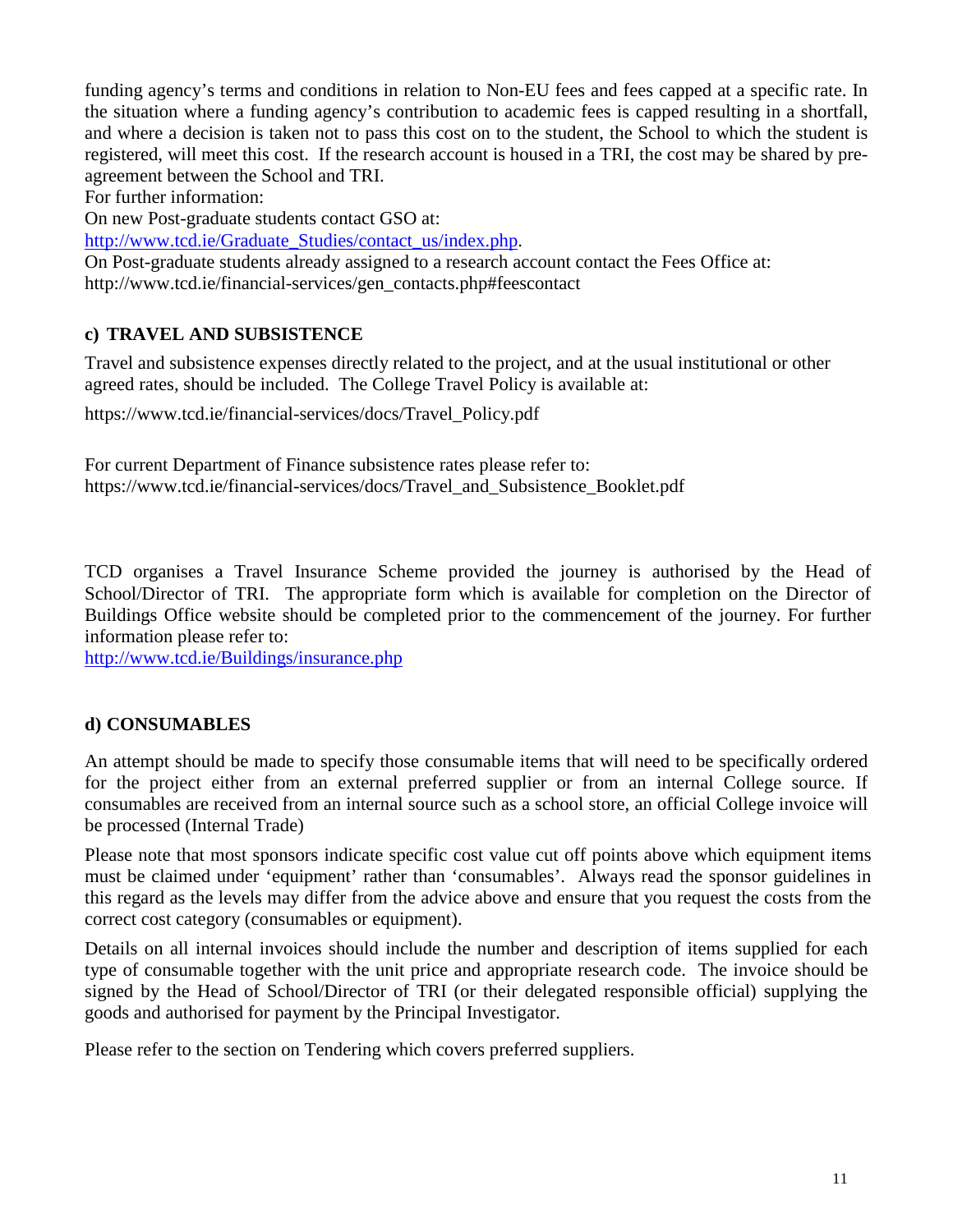## **e) POSTAGE AND STATIONERY**

Postage and stationery costs, which are identifiable, should be included as a direct cost in all research applications/proposals provided they are an allowable cost by the sponsoring body. Please check the terms and conditions for clarification.

## **f) TELEPHONE**

The costs of telephone services will not always be identifiable for particular projects unless separate lines exist for the exclusive use of given projects. In the case of new installations/additional extensions, solely supporting research activity, the cost of the work is identifiable and the research project will be charged with the following provided it is an allowable cost by the sponsor:

- new installations;
- rental on all new installations:
- calls:
- all moves and changes to existing services that involve the time of the telephone technician.

If one extension is shared by several research projects the suggestion is that one cost centre pick up the rental charges and that each research project apply for a pin number. Calls will be charged against each pin number and therefore the associated cost centre.

Please check the sponsoring body's terms and conditions in relation to mobile phone costs.

The Director of Buildings' Office will be able to give advice on telephone costs. For further information please refer to: <http://www.tcd.ie/Buildings/telephones.php>

#### **g) INFORMATION SYSTEMS CHARGES**

IS Services offer a number of services throughout College and some costs are incurred by Disciplines for the provision of these services. There are standard charges and charges which are negotiated with Disciplines or Schools on a case by case basis.

Standard charges include:

- The distribution of computer software the cost of copying and redistributing the CD's in accordance with our Campus agreement are the only costs passed on to the customer.
- Network cables are sold at cost price.
- ECDL testing is a set fee.
- Network points installation of network points involves specialised work on the network infrastructure. Work is carried out by contractors employed by IS Services. The cost of this work varies depending on the work being undertaken and Disciplines are advised of the costs prior to the work commencing. Once the points, have been installed, there is a standard activation charge of €100 per network point and an annual charge of €100 which was a policy set up in 2003 to cover the cost of regular maintenance, upgrades and replacement components.
	- o IS Services also under take limited repairs. Labour and parts are charged for this at a nominal rate.
	- o Photography. Prices are set in accordance with the service provided.
	- o Video duplication and audio cassette duplication. The cost of the tape and a small copying charge will be borne by the customer.

Negotiable rates include:

Special consultancy and services specifically requested by users.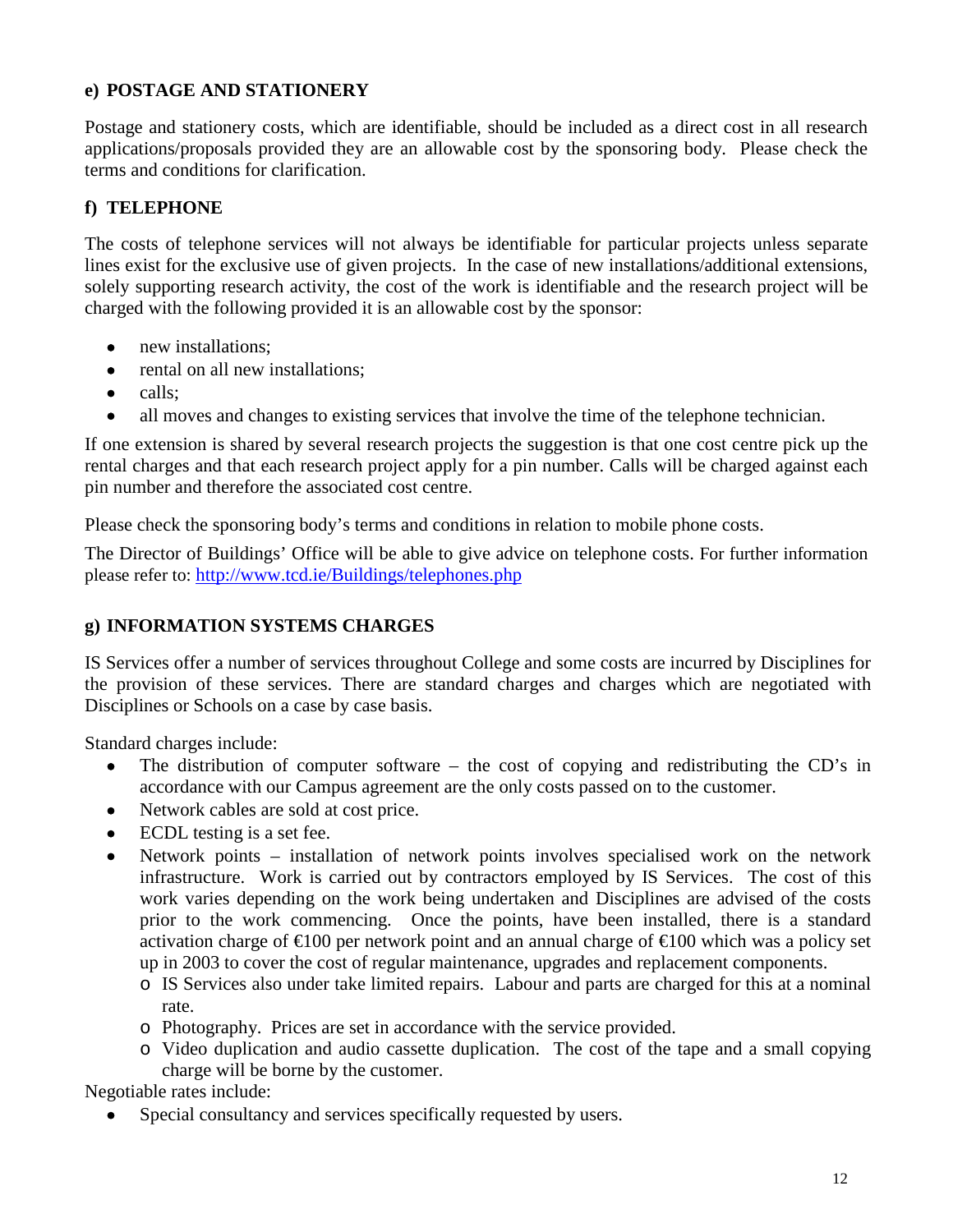- Charges for maintenance and hosting of servers and storage by IS Services. These charges are negotiated on an annual basis.
- Use of student computer rooms which may be charged for in special circumstances.
- Use of IS Services and associated facilities which may incur a cost for conferences; photography, audio and video.

For more information please refer to: <http://isservices.tcd.ie/staff/index.php>

## **h) Procurement**

The Head of School/Director of TRI is responsible for the procurement of goods and services in accordance with the College's procurement policies and guidelines.

It is a basic principle that competitive tendering should always be used. The core College objectives in the procurement of supplies and services are to achieve efficiency, effectiveness and best value for money in terms of overall life cycle costs; to deal with quality suppliers, contractors and service providers; to operate in a fair, open, transparent and non-discriminatory manner in the market place; to comply with all relevant European and National legislation and Government regulations and to operate to the highest ethical standards.

For further information please refer to: <http://www.tcd.ie/procurement/policies.php>

For a listing and details of TCD's preferred suppliers, which have been chosen following tender competitions, please refer to: <http://www.tcd.ie/procurement/supplierIndex.php>

It should be understood that any purchase of items and/or services valued singly or cumulatively over €25,000 (excluding VAT) will always necessitate the use of a tendering process. This must be carried out through the Procurement and Contracts Officer.

Three written quotations must be obtained for all items and/or services, valued individually or cumulatively, between  $\epsilon$ 5,000 and  $\epsilon$ 25,000 (excluding VAT).

Please note that the Head of School/Director of TRI or their delegated responsible official is responsible for ensuring that a current, valid Tax Clearance Certificate is obtained and furnished to the Financial Services Division in advance of contracting any new supplier, where the total expenditure is expected to be in excess of €10,000 over any 12-month period. Failure to follow proper procurement procedures may result in costs being rejected at audit resulting in financial loss to College.

For further information on tendering/procurement procedures please refer to:

http://www.tcd.ie/procurement/policies.php

# **i) CAPITAL EQUIPMENT PURCHASES**

The full costs, including installation costs of items of equipment must be included and these may require provision against inflation and/or currency fluctuations if delays in supply are foreseen. Full costs include delivery, insurance, duty, software upgrades, energy consumption, staffing etc. The maintenance costs of major equipment acquired by means of a grant should where possible be covered by that grant. <http://www.tcd.ie/procurement/downloads/ProcurementPolicies.pdf#page=5>

The ownership of equipment acquired under research grants varies according to the sponsoring body. It should be arranged that ownership will pass to the College either immediately or upon completion of the project. Principal Investigators should however closely study the conditions attached to the grant and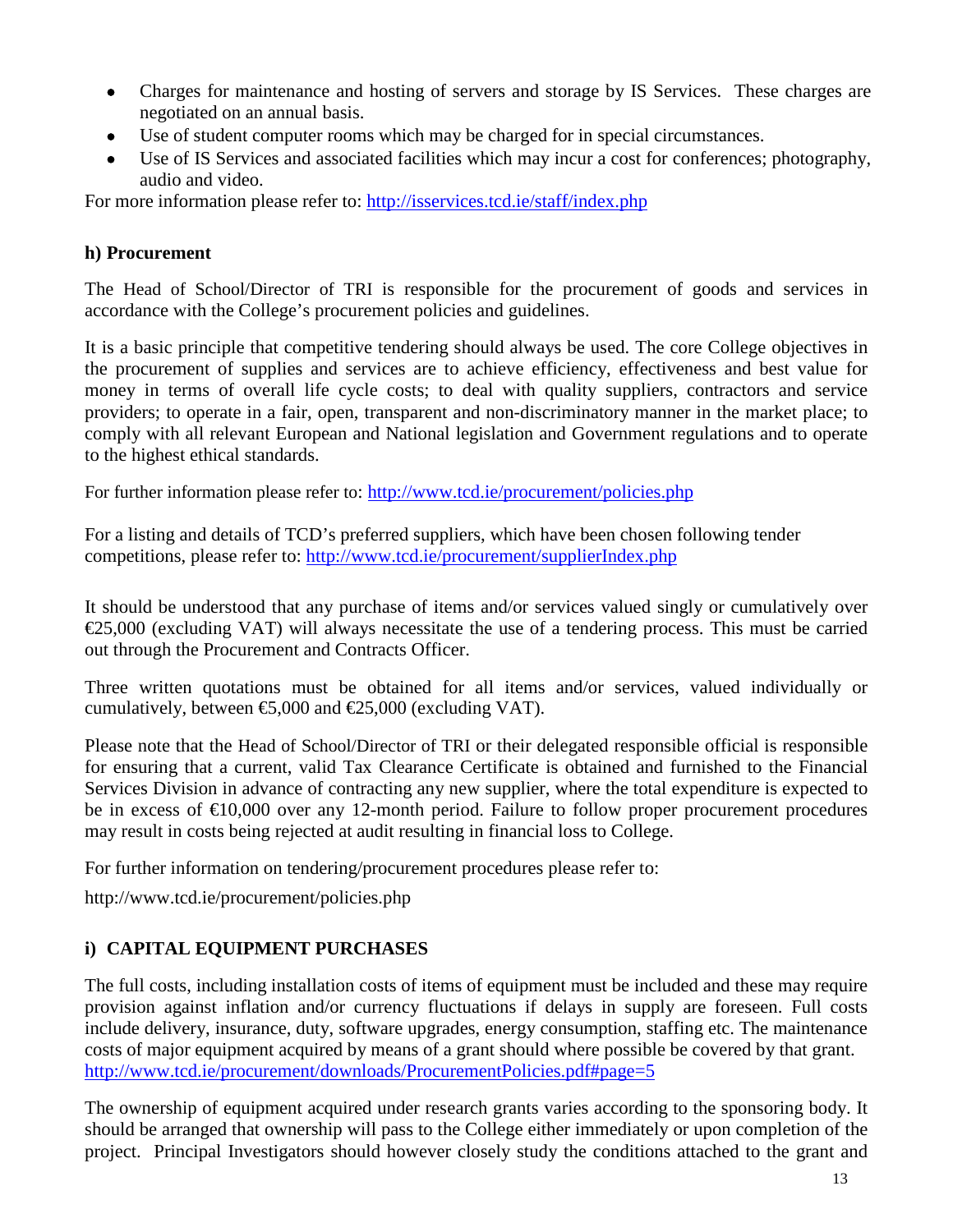not lightly assume that major items of equipment will be retainable by the School/TRI for research projects unconnected with the original project. Thereafter expenditure on maintenance of this equipment and associated costs (if the equipment is retained) is likely to become a charge on the School/TRI and will have to be met from the School's/TRI'S budget. For the College's depreciation policy for all asset purchases, please refer to the College's current financial statements:

http://www.tcd.ie/financial-services/gen\_finstats.php

The Head of School/Director of TRI is responsible for the full and accurate recording of assets on the asset register in accordance with procedures as set out by the Director of Buildings' Office. The insurance risk associated with equipment not being entered on the asset register is a matter for your own School/TRI.

For further information please refer to: https://tcdlocalportal.tcd.ie/pls/areg\_public/areg\_pub.intro.main

Many sponsors will request quotations at the time of application for a piece of equipment proposed as part of the requested budget where the value of that piece of equipment is above a certain sponsor specified limit rather than as indicated above. This requirement does not replace the College procedures as outlined above.

# **j) PURCHASING CARD SYSTEM**

Purchasing Cards are credit cards which will be allocated to named staff of the College who are authorised to use them. It is a fast, flexible purchasing method for processing orders from suppliers that accept credit cards. The Purchasing Card system is used for low value invoices valued at  $\in$ 1,000 (incl.) VAT) or below.

It is the responsibility of the purchasing card administrator to retain all documentation (orders, invoices, delivery notes, VISA vouchers and receipts) for auditing purposes, failure to do so may result in financial loss to the School/TRI.

For further information please refer to:

http://www.tcd.ie/financial-services/acpayable/acp\_pcards.php

# **k) VAT**

VAT is a very complex issue for higher education institutions and should be dealt with very carefully. This is particularly true where a College staff member within a School/TRI provides or undertakes a research service for a third party.

In general research agreements with National Funding Agencies (i.e. SFI, HRB, etc.) are non-VATable (also call 'non-recoverable' – i.e. College cannot recover the VAT it incurs from the Irish Revenue) i.e. College does not charge the sponsor VAT and the cost of consumables and equipment etc. are charged inclusive of VAT against the research grant.

Since 2001 certain research activities have been deemed VATable by the Irish Revenue, that is, College is required to charge the sponsor VAT at the appropriate rate and to then remit this VAT to Revenue. Any VAT incurred by the Principal Investigator on the purchases of consumables or equipment will be reclaimed by College from Revenue and will not be charged against the research grant. VAT is charged to the sponsor on the entire cost of the project, irrespective of what the Principal Investigator intends spending the research income on.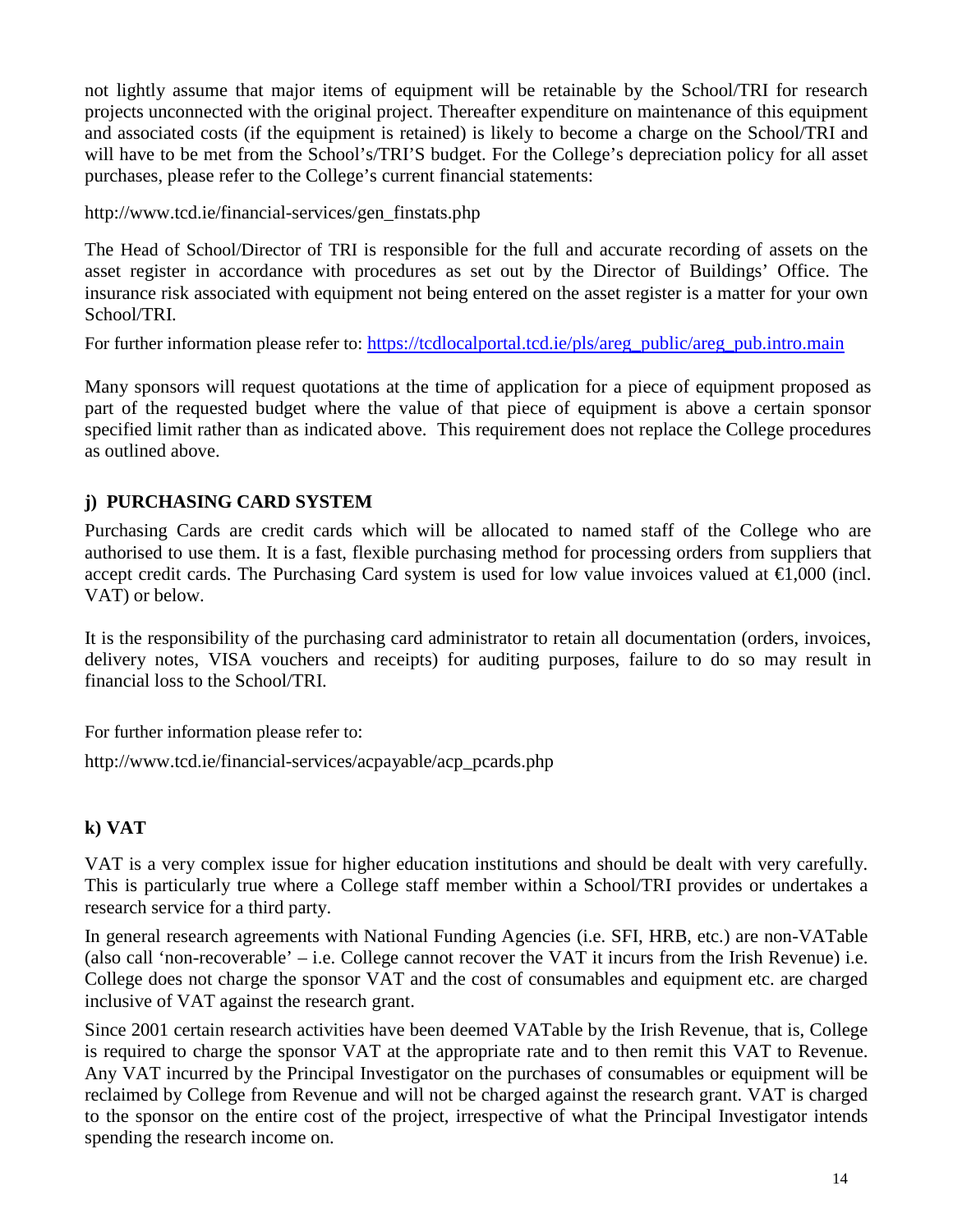All invoicing for research grants should be prepared by or be approved by Research Administration.

Under Irish law, TCD must **self-account** for Irish VAT at the appropriate rate on all purchases of goods/services from abroad. When you receive a quote in respect of the cost of imported goods and services, it can sometimes appear to be cheaper than the equivalent cost of goods purchased in this Country but there can often be a concealed VAT cost.

In general, suppliers from outside the Ireland will not quote a VAT charge on the goods or services supplied by them to College because the charge to VAT arises within the country (country of destination) and not in the country of origin. So in general when an invoice is received from an overseas supplier Irish VAT will be required to be added by the Financial Services Division.

For further information please refer to:

https://www.tcd.ie/financial-services/tax/tax\_internal/tax\_vatforsuppliers.php

For further information on general VAT queries please refer to: https://www.tcd.ie/financial-services/tax/tax\_internal/tax\_vat.php

Or contact any member of the Research Administration Section at:

http://www.tcd.ie/financial-services/gen\_contacts.php#researchcontact

#### **l) PROFESSIONAL SERVICES WITHHOLDING TAX (PSWT)**

Where consultants and external sub-contractors (non-capital) are engaged on a research contract these contractors will be paid on invoices less withholding tax (the rate of tax applicable is the standard income tax rate). This applies to all non-state funded organisations/companies.

The University is obliged to deduct withholding tax at the standard rate of income tax from the total payment due, including any amount of expenses, but excluding VAT where a relevant payment is made to a specified person. This deduction is managed by the Accounts Payable Section within the Financial Services Division.

Withholding Tax will have no financial implications on the amount included in the research budget.

For further information please refer to:

http://www.tcd.ie/financial-services/tax/tax\_pswt.php <http://www.tcd.ie/procurement/downloads/ProcurementPolicies.pdf#page=29>

## **INDIRECT COSTS**

Indirect Costs are costs incurred in the course of a research project but which cannot be attributed specifically or exclusively to the project. They are those costs involving resources used on a common basis by different individuals and groups, making it difficult to assess precisely which users should pay what share. Examples of such indirect costs are space, light, heat, maintenance, library services and computer services. Other examples are the administrative support required to deliver the project, including recruiting staff, procurement and financial reporting/management. See overleaf for the College policy on the inclusion of and allocation of indirect costs earned on research grants.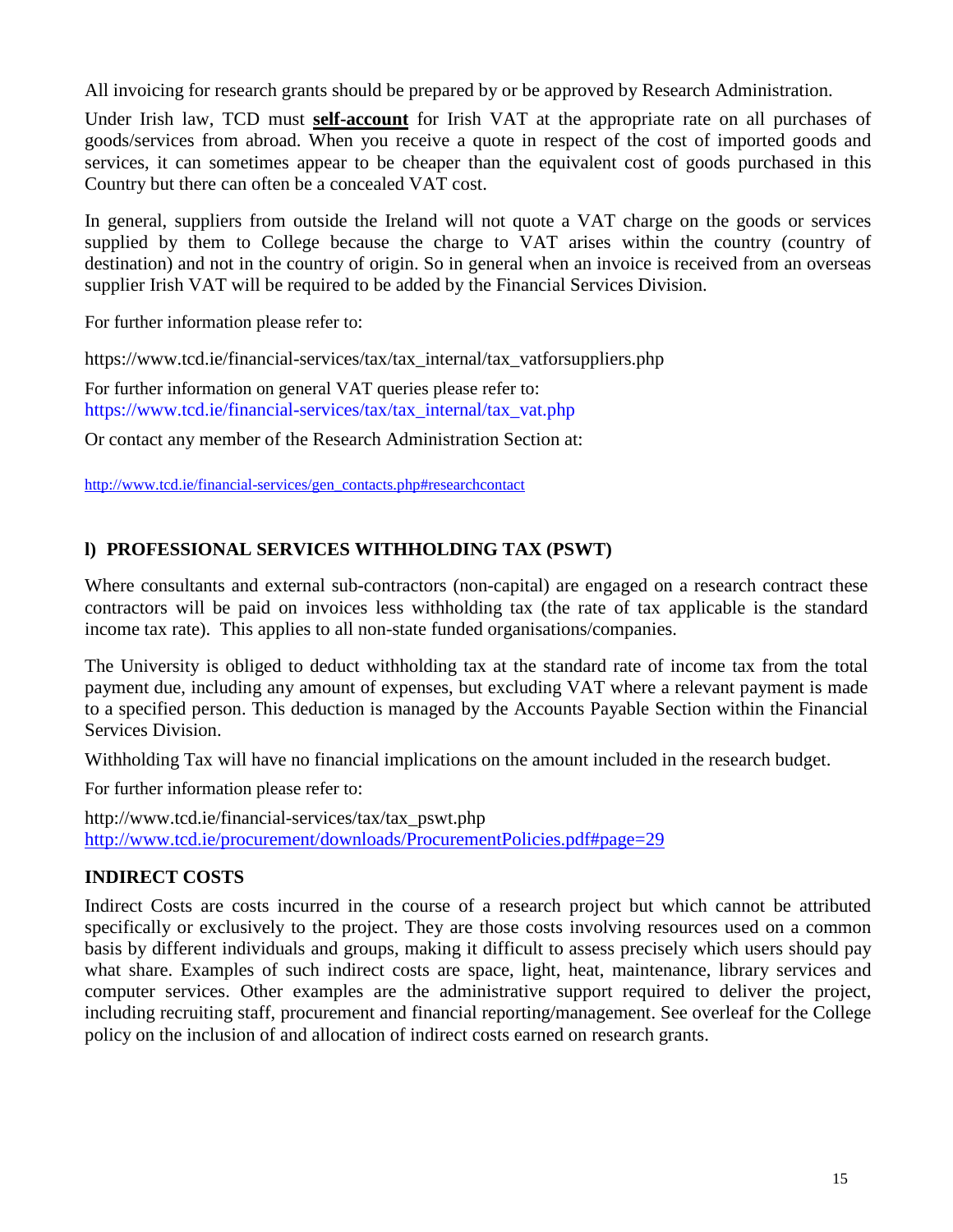## **6. POLICIES**

#### **a) INDIRECT COSTS (OVERHEADS) POLICY**

Funding received in respect of indirect costs is not intended to support elements which should be directly costed to research grants. Directs costs are those that can be identified accurately with a specific research project and include (but are not limited to) postgraduate fees and stipend, travel, consumables and material, research staff salaries, technical staff, research and laboratory equipment, maintenance contracts on research equipment, specialised facility access fees, consultancy costs etc. If the project requires the building or renting of new infrastructure, or if existing infrastructure needs to be modified, this is a direct cost.

Subcontracting/Third Party Costs: In certain instances, indirect costs should *not* be calculated on the cost of services provided by a Subcontractor/Third Party; however this should be clarified in advance with the College/Financial Services Division.

Indirect costs are subject to audit by any/all of the following: Sponsor Auditors; the C & AG; the College Auditors etc. It is therefore the responsibility of the host academic unit(s) (Schools and/or recognised TRIs) and associated service areas to justify the expenditure and accounting for the indirect cost allocations received.

Indirect costs are derived or calculated from research expenditure, not research income i.e.**: The overarching principle is that indirect costs always follow activity.**

- On all grants bearing less than 20% indirect cost provision, a minimum 10% of the cost/value of the grant will pass to College for investment in central supports and services. The balance shall pass to the academic unit(s) (Schools and/or recognised TRIs\*) generating the provision on a pro rata basis derived from their proportional activity on the grant.
- Grants bearing indirect cost provisions above 20% of the eligible direct costs, 50% of the indirect costs provision will pass to College for investment in central supports and services and 50% shall pass to the academic unit(s) (Schools and/or recognised TRIs) generating the provision on a pro rata basis derived for their proportional activity on the grant. However, this is subject to the terms and conditions of individual sponsors.
- Where units are engaged on industrial *sponsored* research (wholly industry supported or contract / fee for service work) a 40% indirect cost rate will apply. The aforementioned apportioning of College / Unit elements will apply – see second bullet point above.
- Where units are engaged on industry *collaborative* research (i.e. where outputs / rewards are appropriately shared by the parties through a binding agreement and/or where government agency is involved in supporting the College elements of the programme) an indirect cost rate equivalent to that operated by the State funder will apply to the industry supported direct costs of the programme – with a baseline of 30% indirect costs applied if no State support rate is articulated in the scheme. The aforementioned apportioning of College / Unit elements will apply – see second bullet point above.
- It is recognised that certain research grants explicitly bear no indirect costs this policy does not preclude involvement on such activities, however in such cases *all* eligible costs relating to the execution of the activity should be costed to the grant directly – including identifiable technical and support services time and costs.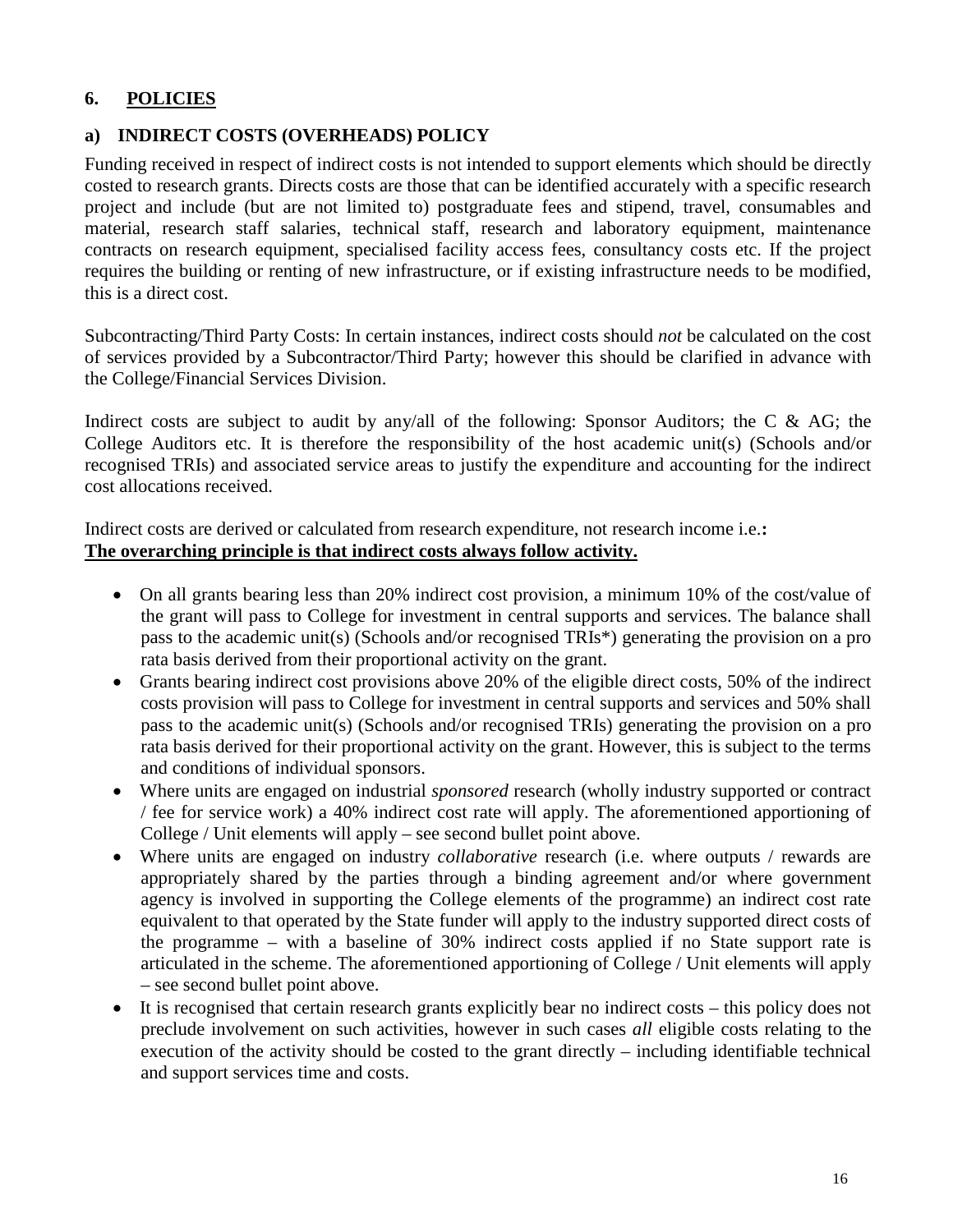Indirect costs are derived or calculated from research expenditure, not research income i.e.

| Indirect cost percentage                                                                                                                                                             | <b>Cista Communis</b>             | School / Institute*               |
|--------------------------------------------------------------------------------------------------------------------------------------------------------------------------------------|-----------------------------------|-----------------------------------|
| $\le$ = 10% of Direct Costs                                                                                                                                                          | All                               |                                   |
| 10% up to 20% of Direct Costs                                                                                                                                                        | 10%                               | <b>Balance</b>                    |
| $>$ 20% of Direct Costs                                                                                                                                                              | 50% of indirect<br>costs received | 50% of indirect costs<br>received |
| European Commission Framework 7 programme grants, on which there is a matched funding requirement on<br>College, are excluded from above as per Finance Committee minute FN/06-07/02 |                                   |                                   |

Revised Policy Approved by Research Committee (RS/09-10/65) and Council (CL/09-10/212).

\*As determined by the approved College Policy on Funding of Trinity Research Institutes.

# **b) FUNDING OF TRINITY RESEARCH INSTITUTES[1](#page-16-0) POLICY**

In recognising that TRIs are initiatives born from the School structures in College and that such Institutes are only approved when their strategic and scholarly impact is clearly demonstrable for College, the following financial mechanism shall be applied to any Institutes approved by the Research Committee and Board, and made known to all proposers of future Trinity Research Institutes.

• Overheads (indirect costs), other than that portion accrued to '*cista communis*' under the College's overhead policy, from research contracts will be shared between the partner Schools and the TRI.

• For each contract related to activity under the auspices of a TRI, a standard agreement will be made and executed by the TRI, Principal Investigator and the Principal Investigator's School on the appropriate percentage distribution of those overheads arising from the research activity at the time of signature.

• The research grant will be held in a lead School or TRI-linked research account – and overheads returned to that account will be placed in the relevant unit's Self Financing Account (F90) for appropriate distribution between the partners.

• Multiple Principal Investigator awards will be treated in the same manner. This distribution mechanism of research institute overhead will recognise any constraints and commitments of distributions already committed by OIP schemes.

• A level of support staffing and operational support for the TRI will be negotiated to reflect both the level of support afforded to Principal Investigators in their home Schools and the existing support in place for the precursor of the TRI by the partner Schools. The TRI should be supported in efforts to augment such supports through funding from external sources, and the appropriate pro rata (percentage) levels of support staff costs included in research grant applications as direct costs.

In all cases, every effort should be made to attain full economic costing for these activities from all sources of research income – both exchequer and non-exchequer. The cooperation of the TRIs in dealing with these sources and their compliance with overhead level requests in grant submission will be paramount to attaining this goal of fully funded activity.

In relation to recording of research activity in the College's Annual Statement of Research Accounts – it is proposed that all TRI-linked Principal Investigator income will be recorded in a sub-section under their home School cost code. Annual returns to Finance Committee will therefore record research income as to home Schools. The Financial Services Division will also provide research income data for the TRI for Finance Committee reporting at financial year-end.

<span id="page-16-0"></span><sup>&</sup>lt;sup>1</sup> This document applies to CRANN and to all subsequent Trinity Research Institutions (as defined by the Research Committee) and approved by College. It does not apply to the Trinity Long Room Hub as the TLRH was approved as an Institute with a funding model agreed by all constituent Schools.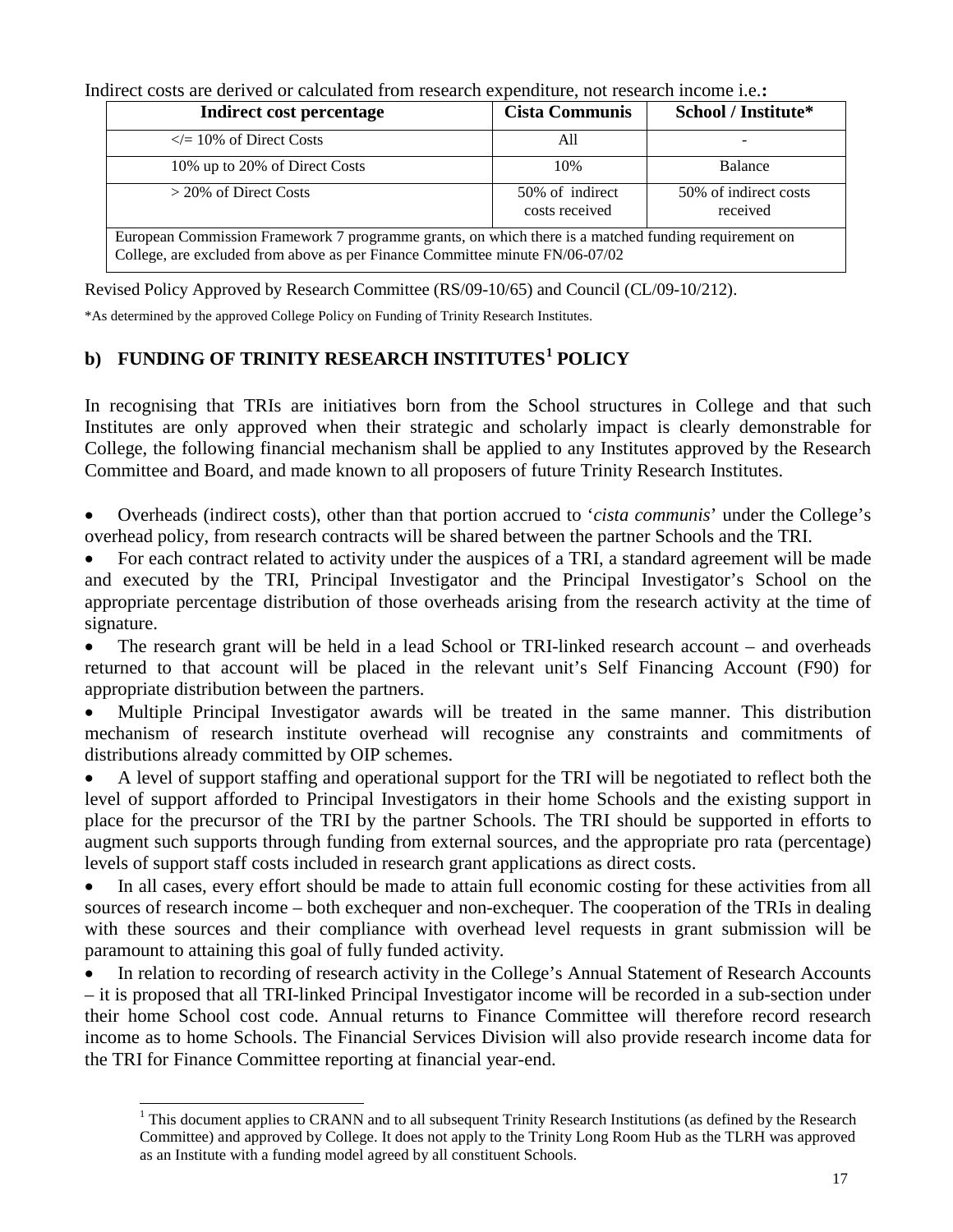• The College recognises that Trinity Research Institutes are flagship programmes with high external visibility and are highly research intensive activities – accordingly internal mechanisms for distribution of income, credits and costs must be kept under review.

For further information on TRIs please refer to the policy document available at: <http://www.tcd.ie/financial-services/research/index.php>

# **7. PROFESSIONAL INDEMNITY INSURANCE FOR RESEARCH STAFF**

The College has taken out Professional Indemnity Insurance to cover staff engaged in grant-aided research projects but please note that currently cover for (i) clinical trials, (ii) medical malpractice and (iii) aviation related research are excluded from this policy, exclusions are subject to change therefore queries concerning this cover should be addressed directly to the Director of Buildings' Office <http://www.tcd.ie/Buildings/insurance.php>

The cost of Professional Indemnity Insurance should **NOT** be included in the costs directly attributable to a research contract.

# **8. INTELLECTUAL PROPERTY, PATENTS AND ROYALTIES**

The management of intellectual property (IP) in College is governed by the following documents:

- (i) Trinity College Policy, Practice and Regulations on Intellectual Property (IP Policy)
- (ii) National Code of Practice for Managing Intellectual Property from Publicly Funded Research, and National Code of Practice for Managing and Commercialising Intellectual Property from Public-Private Collaborative Research, where they do not conflict with College's IP Regulations,
- (iii) Funding Agency Guidelines (where applicable)
- (iv) and specific terms and conditions in specific research funding contracts with funding agencies or sponsors (where applicable).

Documents (i) – (iii) are available at [http://www.tcd.ie/research\\_innovation/technology/ip-policy.php.](http://www.tcd.ie/research_innovation/technology/ip-policy.php)

The Director of Research & Innovation (TR&I) and the Technology Transfer Manager, acting via the Technology Transfer Office (TTO) section of TR&I, administer the regulations and procedures governing IP. The TTO operates a Case Manager system, under which a technology transfer professional who has relevant technical expertise is allocated to each Principal Investigator and senior researcher – see [http://www.tcd.ie/research\\_innovation/technology/support-services/.](http://www.tcd.ie/research_innovation/technology/support-services/) All general queries should be directed to TR&I by e-mail to [innovation.centre@tcd.ie](mailto:innovation.centre@tcd.ie) or to [mjwoods@tcd.ie](mailto:mjwoods@tcd.ie).

College undertakes legal obligations in research contracts and other agreements as "Contractor" and as "Employer". College owns IP created by College staff (as defined in the IP Policy) and all IP-related agreements must be concluded in the legal name of College and signed by an authorised signatory; such agreements include non-disclosure/confidentiality agreements; materials transfer agreements, IP terms in contracts, patent applications etc.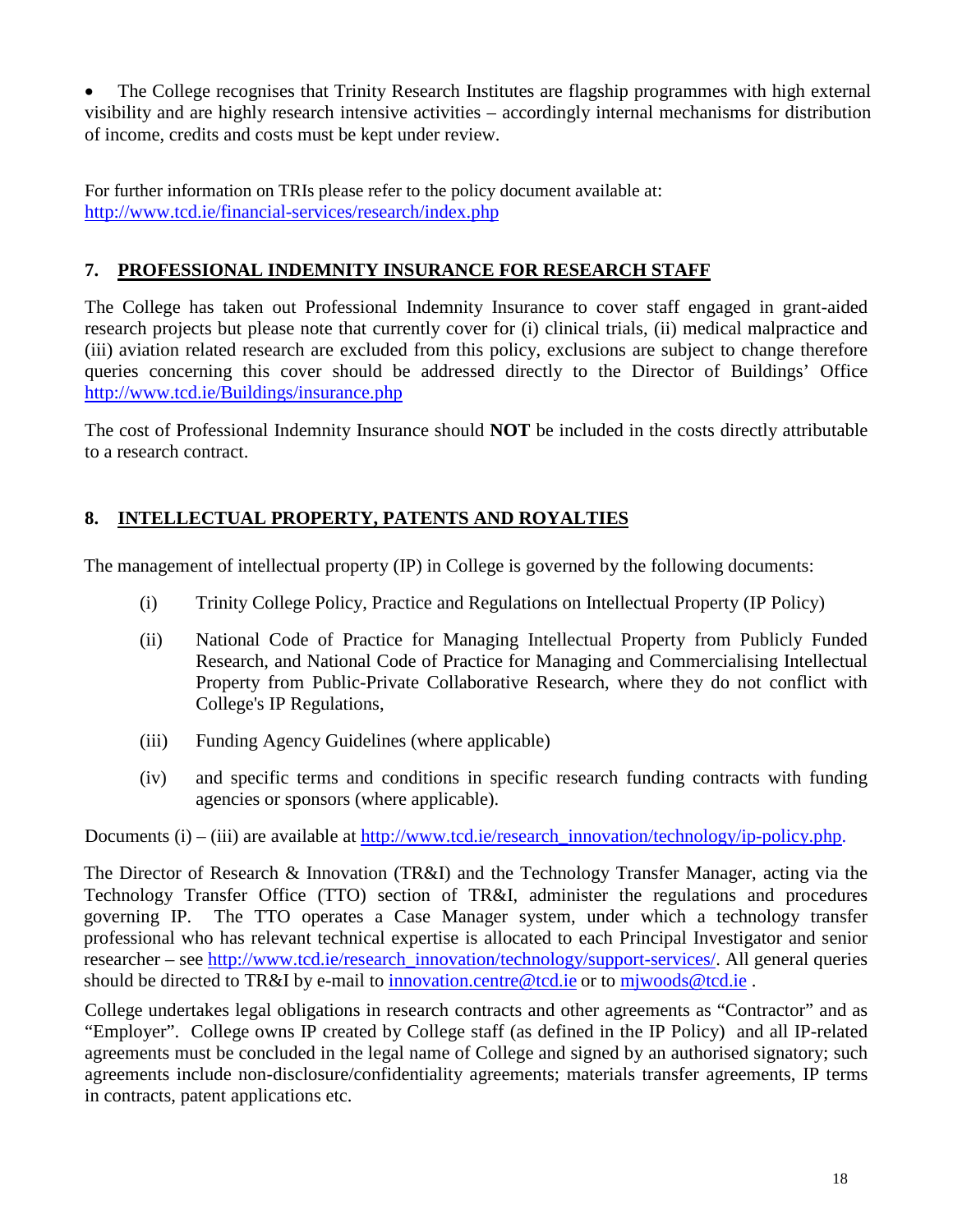The TTO also has responsibility for the commercial exploitation of the outputs of College research, as and where appropriate, by licensing to existing companies or by facilitating the formation of Campus Companies. Any revenue earned from commercial exploitation of IP is shared between the inventors or creators, their School or Institute and the College, as outlined in the IP Policy.

The TTO provides IP-related information and advice in regular seminars and talks, and also upon request.

# **9. ACCEPTANCE OF RESEARCH GRANTS, AWARDS AND CONTRACTS**

The guidelines detailed below are general procedures however, as the Contracts Office deal with different funding sponsors; procedures detailed below may differ according to sponsor's requirements.

Where TCD is Sole Contractor / Awardee:

On receipt of a Contract (hard or soft copy) the Contracts Office carry out the following steps:

- 1. Contracts Office requests Principal Investigator to complete Contract Assessment Form;
- 2. Contracts Office reviews relevant documentation e.g. terms and conditions and revert to sponsor/Principal Investigator if necessary;
- 3. Contracts Office forward the research contract onto Technology Transfer Section for IP review etc. (if applicable);
- 4. A VAT Classification Form is completed by the Principal Investigator and Contracts Office arrange assessment of research contract for VAT (if applicable);
- 5. Principal Investigator forwards on a copy of the Research Contract signed by Principal Investigator and Head of School/Director of TRI once the research contract is approved for acceptance;
- 6. Principal Investigator completes Financial Services Division budget and Authorised Signatory Form;
- 7. Contracts Office sign the research contract on behalf of TCD;
- 8. Contracts Office return signed research contract to Principal Investigator for forwarding to sponsor;
- 9. Documentation sent to the Research Administration Section for account set up.

The Contracts Office also reviews contracts under the following categories:

- TCD is a Lead Partner/Coordinator\*
- TCD is Partner
- TCD is a Subcontractor\*
- TCD appointing a Subcontractor\*
- Pre-Award Contractual Documentation e.g. MOU TCD Sole Applicant
- Pre-Award Contractual Documentation e.g. MOU TCD member of Consortium Application

\*If there are Partners and/or Subcontractors who will be in receipt of funding from a research contract awarded to TCD further details will be required to be provided to the Contracts Office. A Partnership / Subcontract Agreement will be required to be entered into between all Partners and/or Subcontractors, in order to ensure that these agreements comply with the Prime Award. It should be noted that payments to Partners and/or Subcontractors cannot be made until such agreements have been fully executed.

Further information on the above type of contracts and general procedures in respect of same can be found on the Contracts Office web pages [http://www.tcd.ie/research\\_innovation/contracts/](http://www.tcd.ie/research_innovation/contracts/)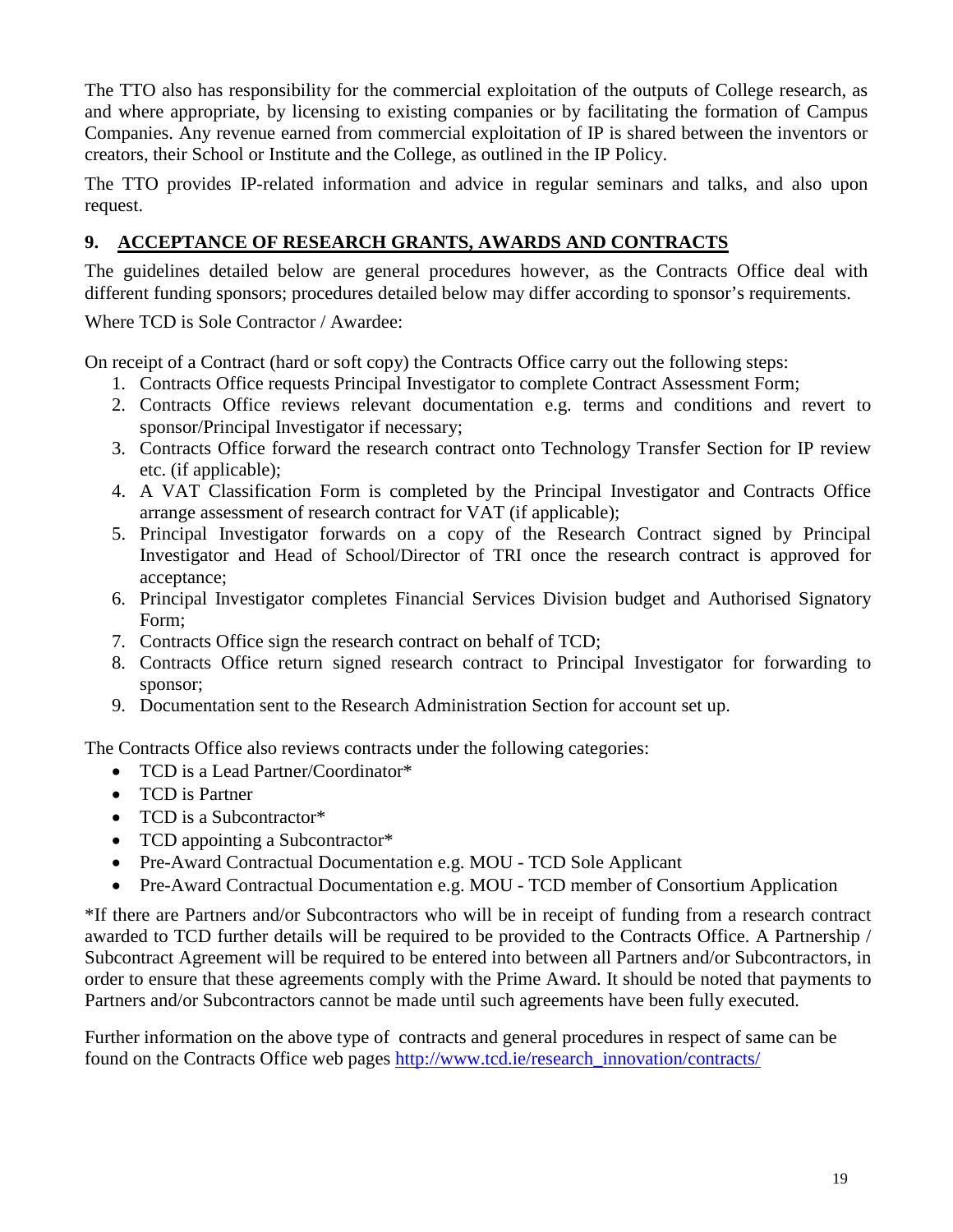## **10. Post Award Research Adminisration – Financial Services Division (FSD)**

#### **Research Grants and Contracts Administration**

#### **a) General**

The Financial Services Division advises Principal Investigators in respect of the financial administration of research income and expenditure, budgetary controls/estimates, preparation and submission of claims to research sponsoring bodies, provision of monthly statements to Principal Investigators and Heads of Schools/Directors of TRIs, along with the provision of quarterly and annual information on research projects to the Finance Committee, the preparation of the annual recurrent income and expenditure analysis on research accounts and assisting sponsoring bodies' auditors. The Research Administration Section within the Financial Services Division has the following responsibilities and functions:

#### **Internally – Financial Services Division**

- Coordinate the administrative paperwork associated with the allocation of research grand award and project numbers (following the Principal Investigator's completion of the necessary paperwork);
- Review and analyse the research project balances;
- Administration of income received;
	- o Monies receivable under research grants and contracts should be payable to the "TCD No. 1 account";
	- o Monies receivable under EU research grants where TCD acts as coordinator or a mono contractor should be credited to the Euro bank account;

Refer to the table of contents in this document for page referencing College bank details.

## **Internally – College Community**

- Assist TR&I in an advisory capacity with proposal and application queries;
- Provide information, to Principal Investigators and their administrators, on research project administration (via monthly email updates, workshops);

Please refer to https://www.tcd.ie/financial-services/workshops/index.php to book a workshop;

- Provide financial advice in relation to account balances to Faculty Deans, Heads of School/Director of TRIs, Principal Investigators, administrators and team members;
- Prepare financial information for College Finance Committee (including quarterly risk schedules);
- Determination and justification of indirect cost contributions claimed;
- Administration of Consortium Projects;
	- o where a TCD Principal Investigator is the leading partner/coordinator on a research grant, it is anticipated that they will have requested an administration budget;
	- o the Financial Services Division role in such circumstances is to support the Principal Investigator as though TCD were a partner;
	- o the role of the Principal Investigator (and/or research team) is to administer all other aspects of the grant according to the sponsoring body's terms and conditions (including the coordination aspect of the remaining partners).

## **Externally – Sponsoring Bodies**

- Preparation and submission of grant claims/invoices to the sponsoring body (refer to table of contents in this document for page referencing grant claims/invoices/payments);
- Relationship management with the sponsoring body.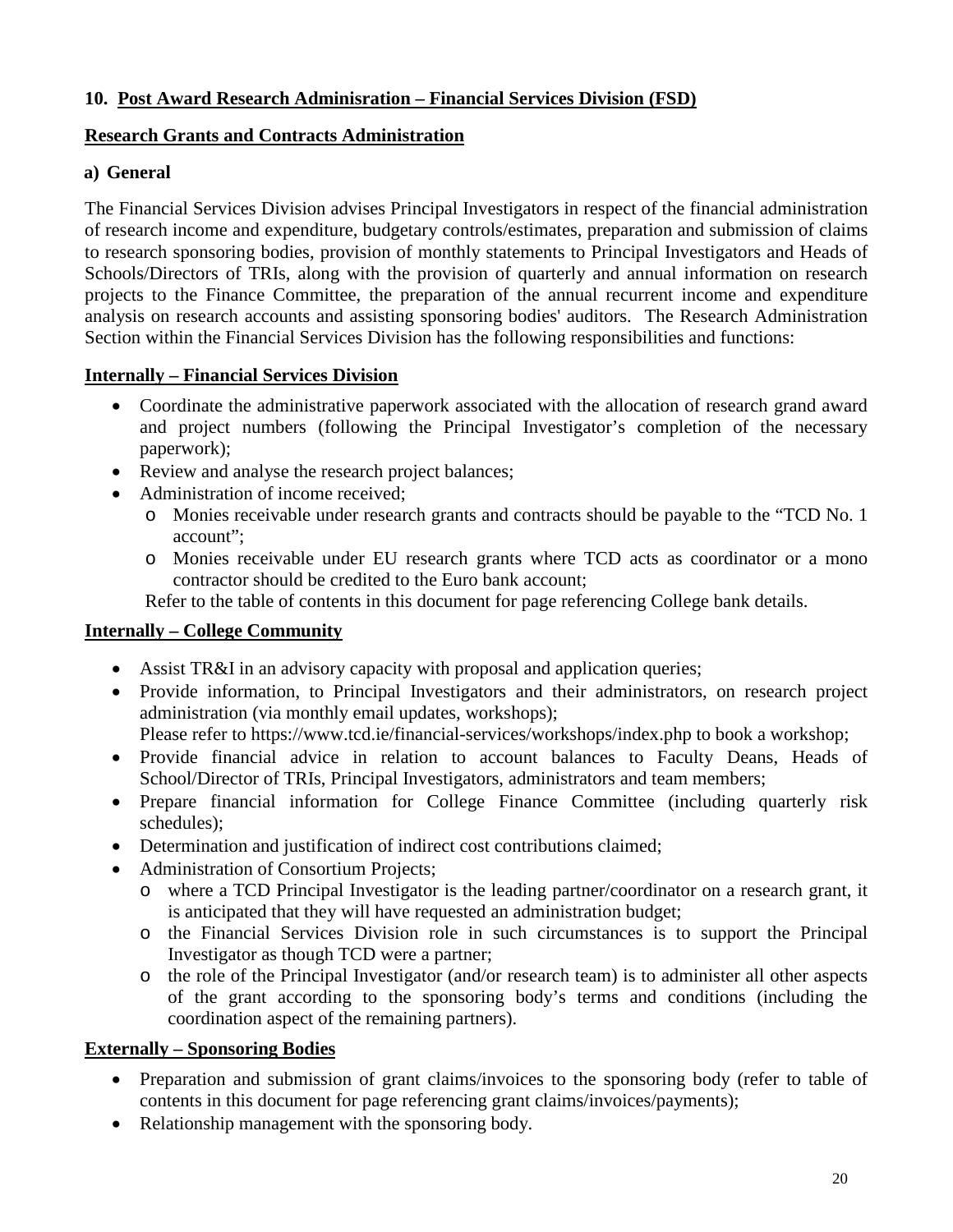#### **Externally – Auditors**

• Liaise with internal and external auditors (College and sponsoring body auditors) including collating documents for the audit file.

#### **b) FISCAL RESPONSIBILITY**

The Head of School/Director of TRI is accountable to Board through Finance Committee for all financial matters of their School/TRI. It will be necessary for each Head of School/Director of TRI to provide information and explanations to the Chief Financial Officer (or representatives) to enable the Finance Committee to consider and review the financial position of each School/TRI.

Compliance with the College's financial regulations (which are based on external requirements and best practice) is compulsory for all staff. It is the responsibility of the Head of School/Director of TRI to ensure that all staff (both existing and new) are made aware of the existence and content of the College's financial regulations on a regular basis. Failure of a staff member to comply with the financial regulations could result in adverse consequences for the School/TRI as determined by the Finance Committee.

A Head of School/Director of TRI has overall responsibility for the ongoing research activity of the School/TRI i.e. research grants within the School/TRI – even where the Head of School/Director of TRI is not the Principal Investigator.

The Head of School/Director of TRI acknowledges that all monies received by the College are College funds, irrespective of the source of those funds and whether they are restricted or unrestricted in terms of their use. In most cases, the College is accountable to the sponsoring body for the appropriate disbursement of funds in the context of the terms and conditions of funding.

During the course of the research project, the Principal Investigator must ensure that the research grant remains within budget. Should a deficit occur, it is the responsibility of the Principal Investigator to put a plan in place to clear the deficit as soon as possible. Failure by the Principal Investigator to do so will result in the balance being transferred against a School/TRI account.

Where amounts are automatically written off the Head of School/Director of TRI will be informed by email of the action taken.

For further information please refer to the approved College Policy 'The Roles and Responsibilities of Faculty Deans/Heads' of Schools in Relation to Financial Matters':

<https://www.tcd.ie/financial-services/docs/FacultyDeansHeadsofSchoolRolesResponsibilities.pdf>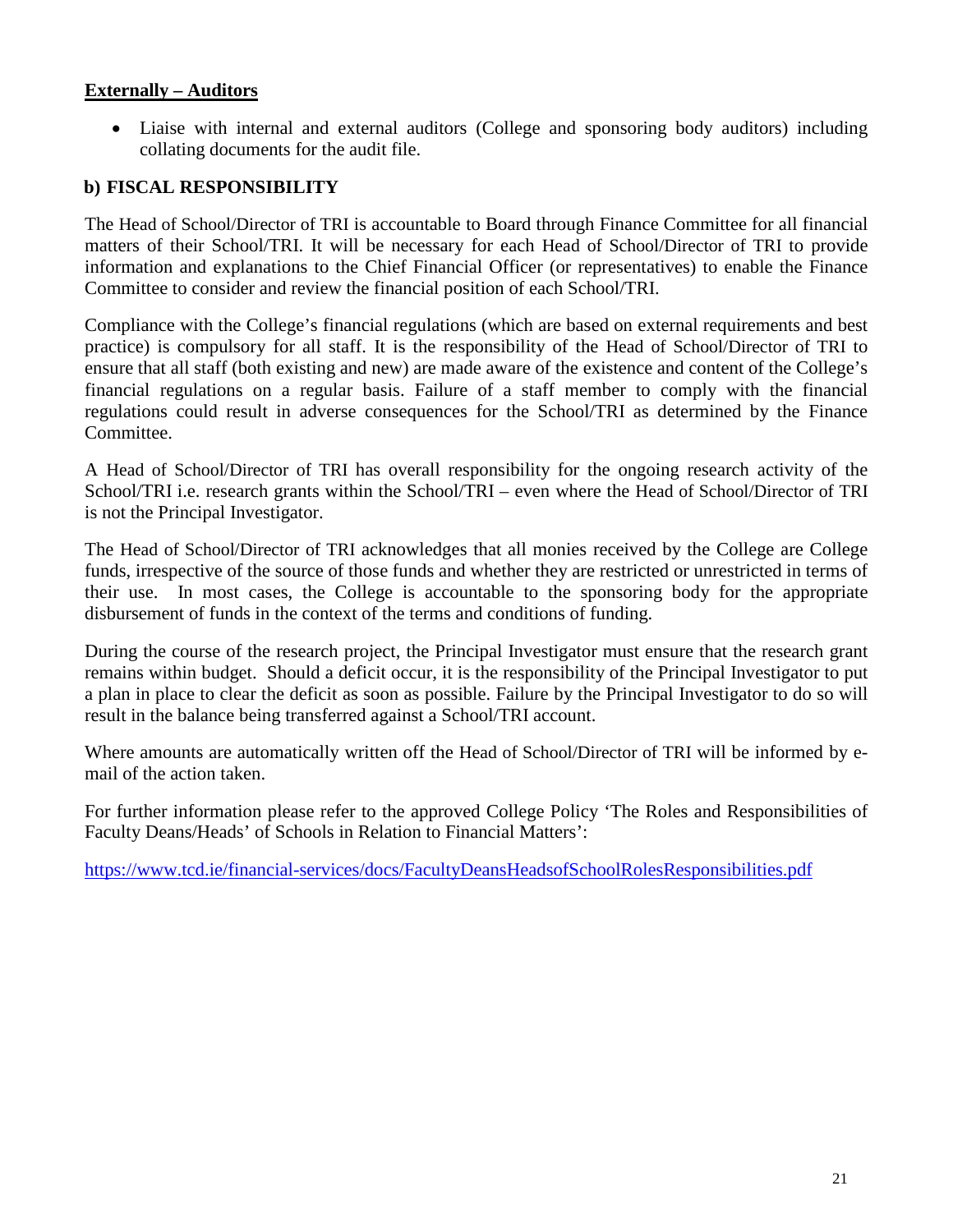#### **c) Project / Award Set-up**

All research awards granted will be set up on the College financial accounting system on foot of the information contained in the Research Account Setup Form. This form must be signed by both the Principal Investigator and their Head of School/Director of TRI. If the Principal Investigator happens to be also the Head of School or Director of TRI, then the form must be signed by the Faculty Dean. Where the research activity is to be housed within a TRI then the Setup Form must be signed by both the relevant Head of School and Director of TRI.

Each research grant will be allocated a research account project and award code, which will be communicated to the Principal Investigator by email.

The research grant name convention will start with the Principal Investigators username and will include a reference to the funding agency supporting the award. An asterix (\*) will be added to the username if the Principal Investigator falls into one of the following categories:-

- Retired member of staff
- Not a permanent full-time member of the College staff
- Senior Experimental Officer
- Technician
- Research Fellow

If the Principal Investigator is a not a permanent academic they may hold a research account in their own name following written prior approval by the Head of School/Director of TRI.

Each research code set up will be allocated a Research Administrator within the Research Administration Section of the Financial Services Division. This person will serve as the point of contact for the Principal Investigator on financial and administrative issues related to the research project.

#### **Foreign Currency Contracts**

Where a research contract has been negotiated in a foreign currency the Financial Services Division will set the foreign exchange (FX) rate used at grant set up. The rate and therefore the budget will remain fixed throughout the duration of the grant with the Financial Services Division bearing the risk for changes in the FX rate.

## **d) CODING**

#### **Projects – Research**

The Financial Services Division uses Oracle E-Business Suite as its financial information system. The Oracle Grants Accounting Module provides a Project and Award Management solution for research accounts and other projects.

In Oracle a research grant consists of three main parts – the **Award** representing the sponsors funding and the **Project** which describes the way in which the funds are spent. A project may consist of one or more **Tasks** which further break the project into separate activities. Most grants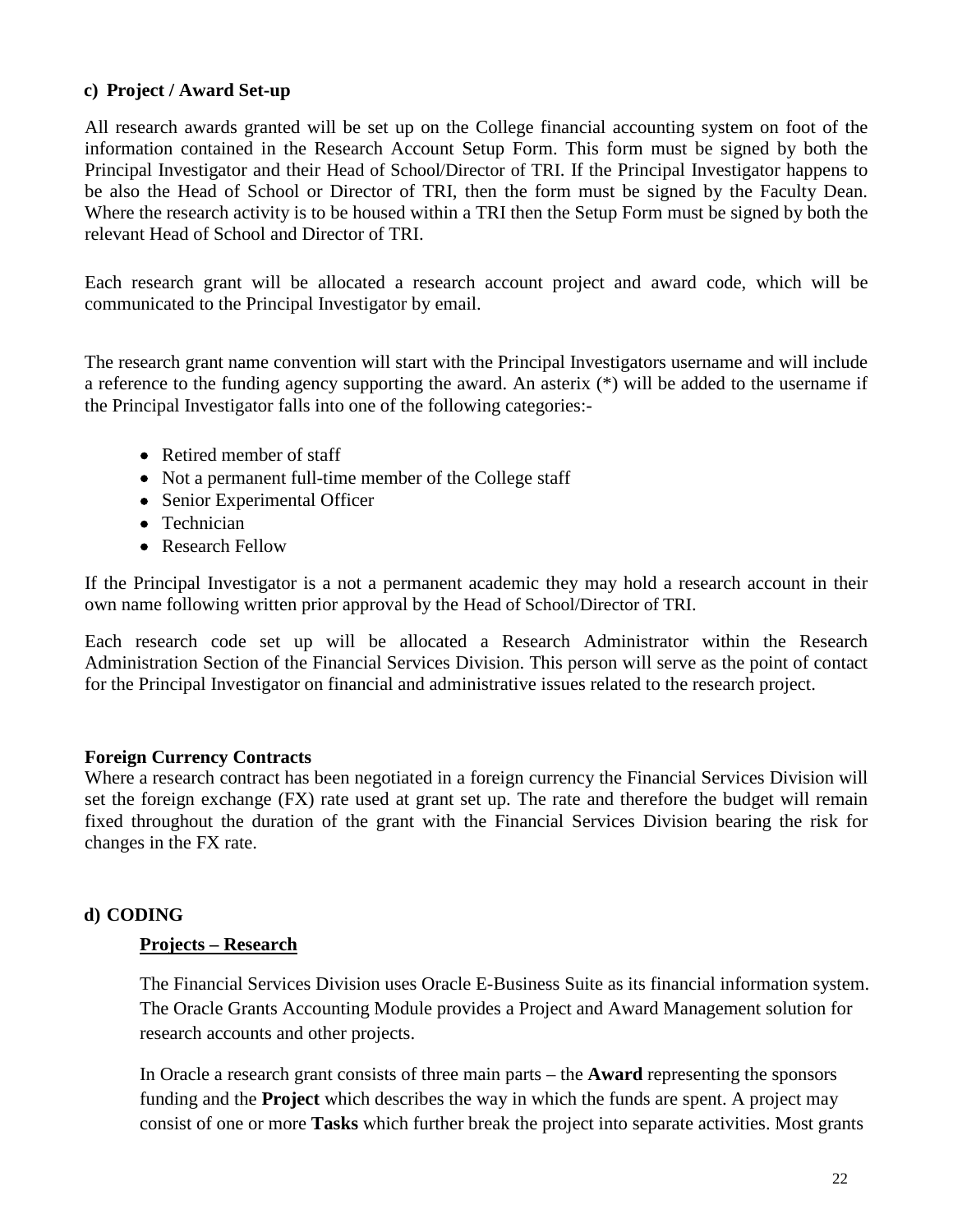will consist of a single Award and Project, though one award may fund several projects and conversely, a project may be funded from several different Awards.

- **Award (format: 5 numeric):** An Oracle Award represents the Grant received by College that is used to fund one or more Projects.
- **Project (format: 6 numeric):** An Oracle Project is used to represent a Project within College to record Project data and activity (e.g. costs, overheads, commitments etc.)

# **Trinity College Project Accounts Structure**



Recording Costs and Raising Requisitions for Grants require:

- **Project Number**
- **Organisation Name** (e.g. Discipline)
- **Expenditure Type** (e.g. Consumables, Travel, etc. available at the link:)

[https://www.tcd.ie/local/fis/assets/pdf/expenditure\\_catagories\\_and\\_types.pdf](https://www.tcd.ie/local/fis/assets/pdf/expenditure_catagories_and_types.pdf)

- **Task** (used to split budget across headings e.g. Task 1: TCD Costs. Task 2: Partner Costs, Task 3: Under Recovery)
- **Award Number**

**\*Note:** Organisation and Expenditure Type are numeric for pay-related expenditure

All forms (e.g. Nominations, Transfers, Occasional Lectures, Reimbursements) will include all five segments above

Please [<click here>](https://www.tcd.ie/local/fis/assets/pdf/expenditure_catagories_and_types.pdf) to see Expenditure Categories, Expenditure Types and aligned Expense **Codes** 

## **Relationship between General Ledger & Projects coding structures**

There is an overlap between the following segments in General Ledger and Projects:

- Cost center used in General Ledger is equivalent to the Organisation used in Projects
- Expense codes in General Ledger are equivalent to the Expense Types used in Projects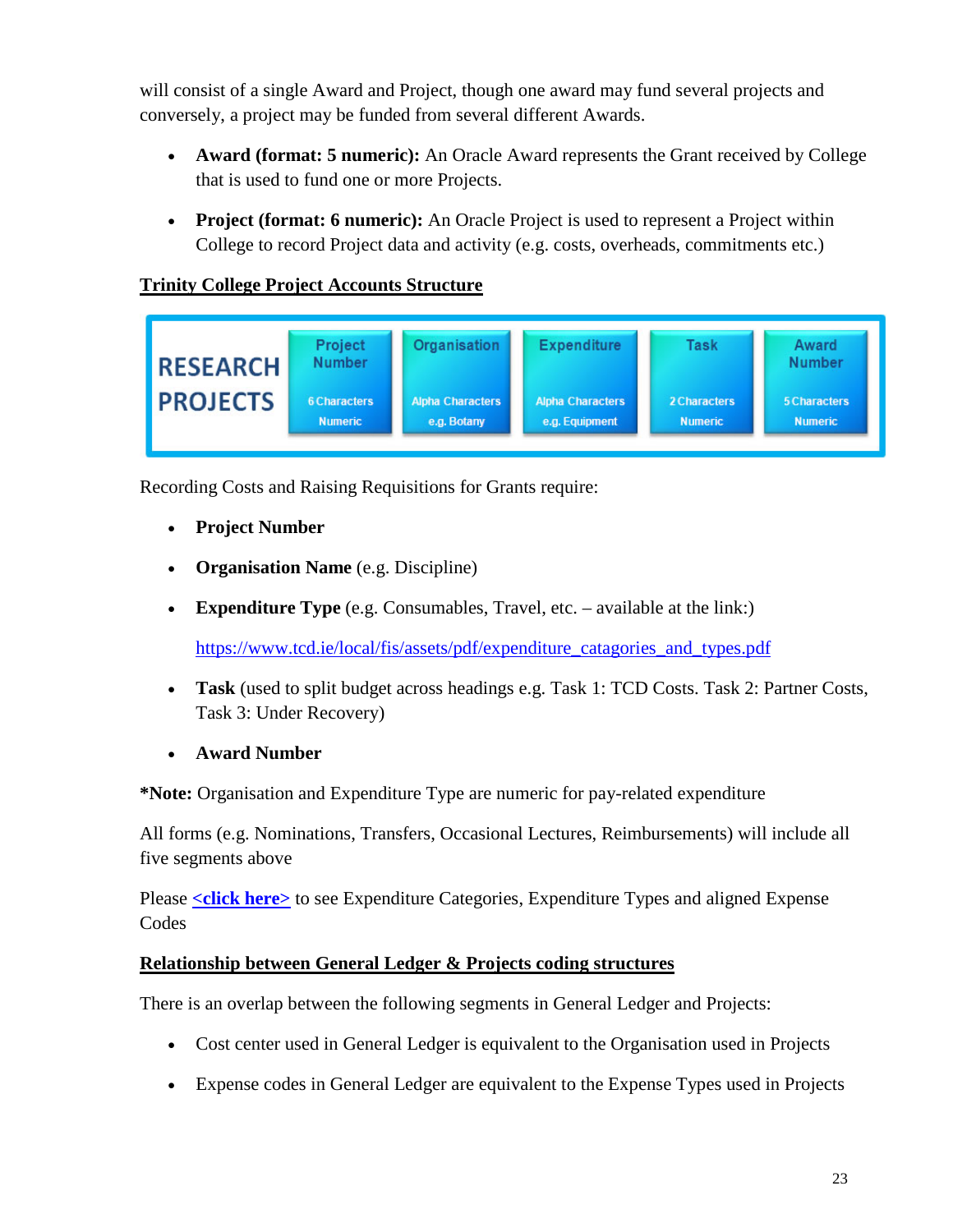

If there are any queries in relation to the SFI OIP (Science Foundation Ireland Overhead Investment Plan) codes please contact the SFI Accountant, Research Administration Section, Financial Services Division, email [Resadmin@tcd.ie](mailto:Resadmin@tcd.ie) .

# **e) MANAGEMENT OF PROJECT EXPENDITURES**

Payments from research grants will be made, in respect of items other than personnel costs, by the Financial Services Division on the approval of the Principal Investigator or other authorised person(s).

# • **Personnel to be engaged on a Research Contract**

Recruitment and appointment of staff to be paid from research funds must be made through Human Resources. Human Resources provide advice regarding the College's standard salary scales and conditions of employment where these are to be applied. All correspondence to Human Resources should quote the relevant research grant code (award and project number) supplied by the Research Administration Section, Financial Services Division.

It is the Principal Investigator's responsibility to ensure that staff paid from research funded contract whose contract of employment extends beyond the research project end date are transferred off the grant by instruction to the Financial Services Division. For further information on general staff issues please refer to:<http://www.tcd.ie/hr/> **.** Where a staff member is transferring to a new research grant please forward a Staff Transfer Form<https://www.tcd.ie/financial-services/forms/StaffTransferForm.pdf> to the Financial Services Division in a timely manner.

It is a requirement of many funding agencies that any staff engaged on a research project must maintain a record of their time spent on that project. The Principal Investigator must submit to the Research Administration Section an approved timesheet for each staff member on a research project in order for a financial claim to be prepared. A sample form for recording staff time on a project is available at: [https://www.tcd.ie/financial-services/forms/timesheetform.pdf.](https://www.tcd.ie/financial-services/forms/timesheetform.pdf) For further information please refer to the relevant terms and conditions of the individual sponsoring body's contract.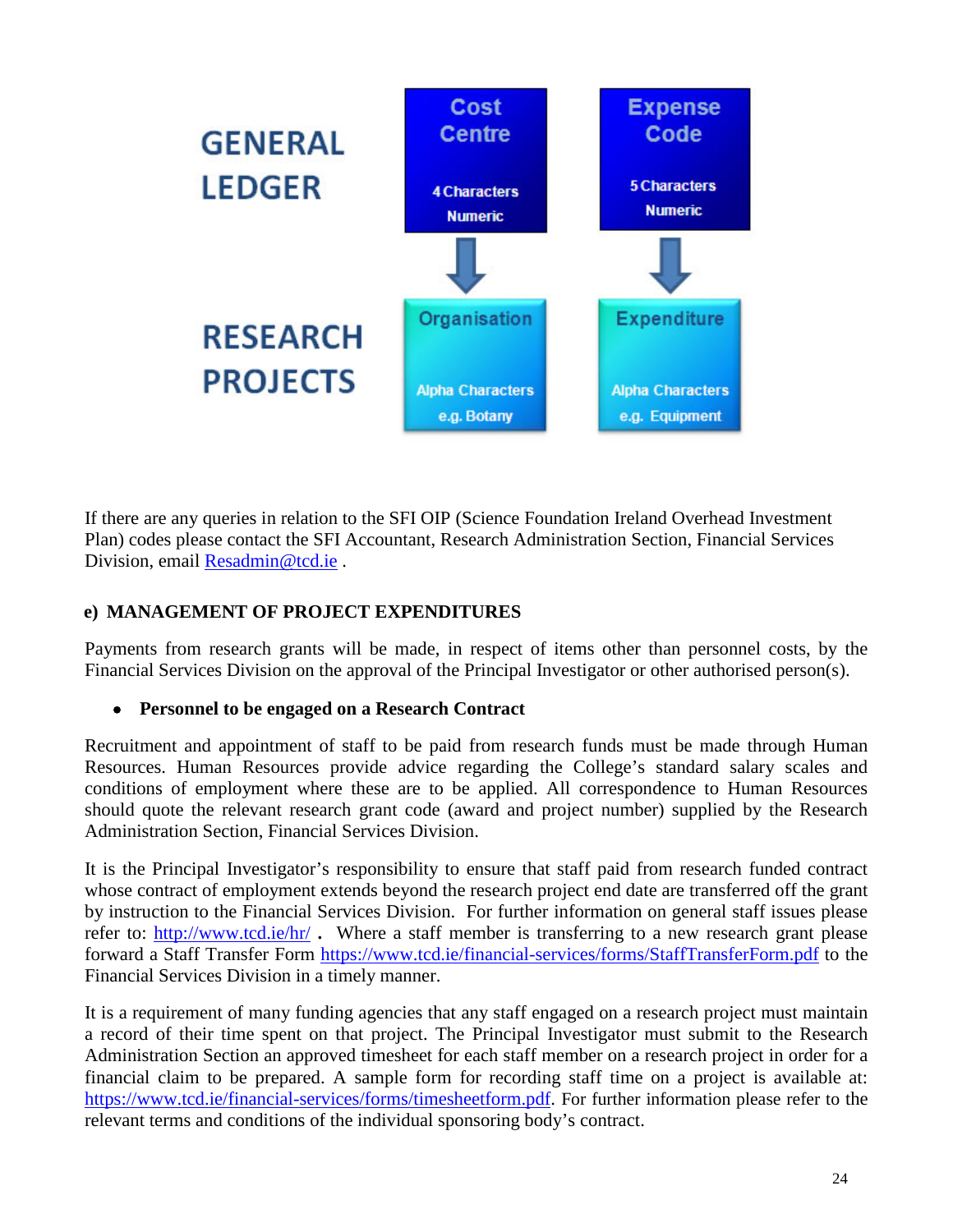## **1.1 A note on time recording**

TCD operates a system of productive hours across the University; these are the maximum number of hours which can be claimed on a monthly or yearly basis having taken into account weekends, holidays, sick days etc. We do not record actual hours. The hourly rate for staff is calculated based on actual salary costs divided by the standard productive hours worked. The standard productive hours are calculated as:

| Total days per year              | 365    |
|----------------------------------|--------|
| Less Weekends                    | -104   |
| Bank holidays                    | -10    |
| Holidays                         | $-21$  |
| Illness / Other                  | $-15$  |
| <b>Total Productive Days</b>     | 215    |
| Productive hours per day         | x8     |
| Total productive hours per year  | 1,720  |
| Total Productive hours per month | 143.33 |

#### **Approval of Invoices/Expenses**

The explanation below is based on College wide roll out of the Oracle IPROC System

There are 5 Approval Levels in the approval hierarchy

- **Approver 1 - < €1,000**
- **Approver 2**  $\leq$   $\leq$  5,000
- **Approver 3 – Principal Investigator - < €12,500**
- **Approver 4 – Head of School/Director of TRI - <€150,000**
- **Approver 5 – Faculty Dean**

**(Approvers at Level 1 and 2 can be nominated by Principal Investigator, or may be a designated person within the Organisation but they must be registered users of the Oracle IProc. system)**

Approval of invoices/expenses cannot be authorised by the person incurring the expenditure. Please note the following in respect of authorised signatories on approval of invoices/expenses:

- expenses of the Head of School/Director of TRI should be authorised by the Faculty Dean
- expenses of the Heads of Discipline should be authorised by the Head of School
- expenses of a Principal Investigators should be authorised by the Head of School/Director of TRI or their nominee (i.e. Head of Department etc., the Head of School should inform the Accounts Payable Section of the FSC if she wishes to delegate approval of PI travel expenses)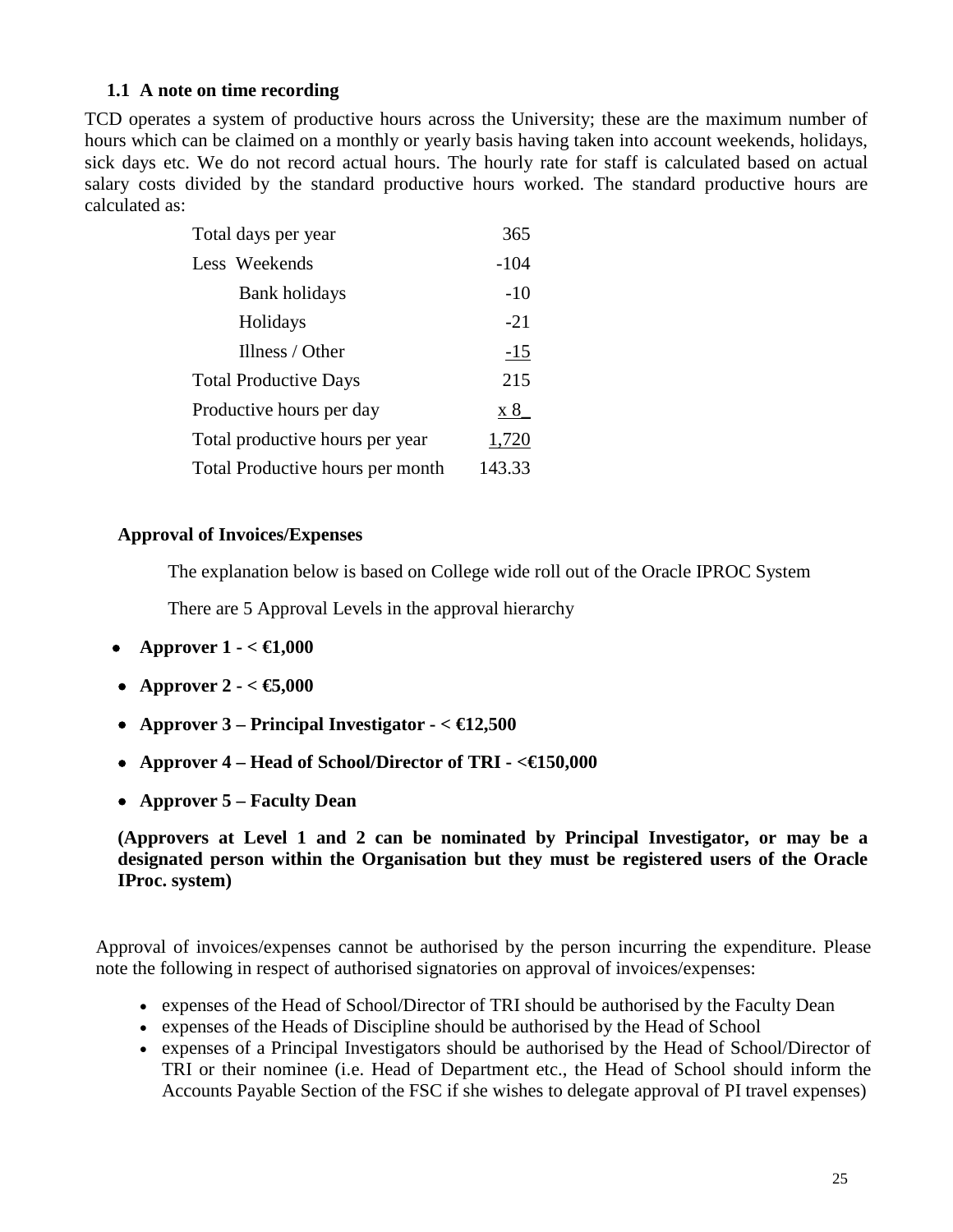# • **Prompt Payments**

As per the European Communities (Late Payments in Commercial Transactions) Regulations 2002, the College is obliged to pay all invoices on time, and this represents a significant challenge for all Schools/TRIs and the Financial Services Division. Slow payments can be minimised if invoices are approved within the College's agreed credit terms.

All invoices should be sent centrally to 'Financial Services Division, 5 College Green, Dublin 2, where they will be matched against Purchase Orders raised. The relevant date of receipt is the date the invoice is scanned onto the system (effectively the date of receipt by FSD).

Prompt payment interest is not considered an eligible cost by the sponsoring body and will be charged to the Discipline Departmental Account.

Further information on invoice processing is available at: http://www.tcd.ie/financialservices/acpayable/index.php

## • **Reimbursement of Expenses**

The Head of School/Director of TRI or delegated responsible official should ensure that all expenses are bona fide College expenses, reasonable in sum, represent value for money, that they are submitted using the standard reimbursement form, properly supported by vouchers/receipts. The forms are available from the Financial Services Division website:

<https://www.tcd.ie/financial-services/forms/index.php#acspayableforms>

Where receipts are unavailable, a detailed explanation must be provided and all claims must be submitted within 3 months of incurring the expenditure. They should ensure that personal expenditure must not be charged to any source of funds coming within the College's remit.

Reimbursement requests must not be authorised by the person incurring the expenditure and should be authorised by the Principal Investigator, Head of School/Director of TRI or delegated responsible official.

The standard method of reimbursement to College employees is through Electronic Funds Transfer (EFT). Further details in relation to reimbursement or expenses are available at:

[http://www.tcd.ie/financial-services/acpayable/acp\\_reimbursements.php](http://www.tcd.ie/financial-services/acpayable/acp_reimbursements.php)

## • **Hospitality Expenses**

Generally speaking, entertaining should only be incurred on a modest scale with a listing of attendees being provided. Gratuities should also be modest and have a maximum value of 15% of the total bill. Gratuities in excess of the maximum value will be reported to Finance Committee through the biannual Control Exception Report.

The College Hospitality & Entertainment (H&E) Policy is available at:

[https://www.tcd.ie/financial-services/docs/Hospitality\\_and\\_Entertainment\\_Policy.pdf](https://www.tcd.ie/financial-services/docs/Hospitality_and_Entertainment_Policy.pdf)

# • **Petty Cash**

The Head of School/Director of TRI or delegated responsible official should ensure that best practice is followed for dealing with cash and cheques received through the post and through other sources.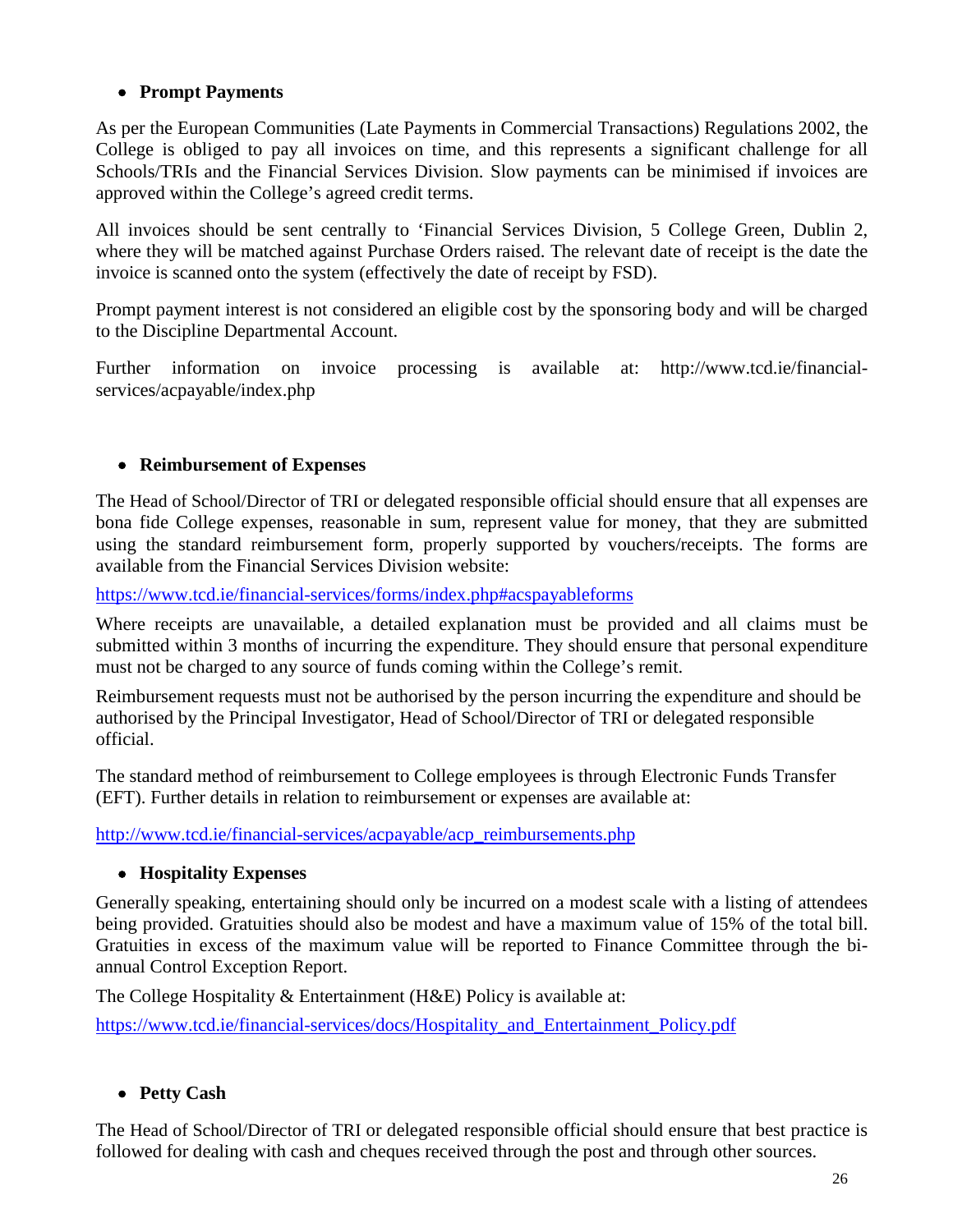The Head of School/Director of TRI or delegated responsible official should periodically review the petty cash system to ensure that it is operating within the guidelines in the Financial Services Division website. Further details are available at:

[http://www.tcd.ie/financial-services/acpayable/acp\\_banking&cash.php](http://www.tcd.ie/financial-services/acpayable/acp_banking&cash.php)

## • **Receipts**

Any income generated/received by a project must be notified to the Financial Services Division to allow for reporting to the funding agency, a receipt can be any financial transfer from a third party including contribution in kind (non cash input).

# • **Expenditure Transfers**

Transfers of expenditure between Projects should be carried out as close as possible to the actual dates of expenditure and in general within three (3) months of date of expenditure. They are carried out on explicit instructions of the PI (see link to Forms below) who confirms the appropriateness and eligibility of the expenditure against the Project being transferred to. Under no circumstances are expenditure transfers to be initiated simply to utilise unspent budgets. Transfers of expenditure between projects are always investigated as part of an audit by a Funding Agency and therefore it is imperative that the PI satisfy themselves as to the appropriateness of all transfers.

## i) **Staff Transfers**

Where a Principal Investigator requires a transfer of staff costs, a Staff Transfer Form must be completed and returned to the Research Administration Section, the form is available at

<https://www.tcd.ie/financial-services/forms/index.php#researchforms>

Staff Transfer Forms received within 5 working days of month end will be processed by the Financial Services Division and sent to Human Resources in time for the payroll run of the following month.

Any retrospective element of a Staff Transfer Form will be posted to the research ledger by the Financial Services Division in the month received provided that they are received within 5 working days of month end.

# **ii) Non Pay-Cost Transfers**

Non-pay transfer requests must identify the specific expenditure to be transferred between account codes, along with an appropriate explanation. The Principal Investigator must ensure:

- that the correct timelines apply;
- the eligibility of the expenditure to be transferred;
- there are sufficient funds available in the account to be charged;
- the transfer request is made by an authorised signatory.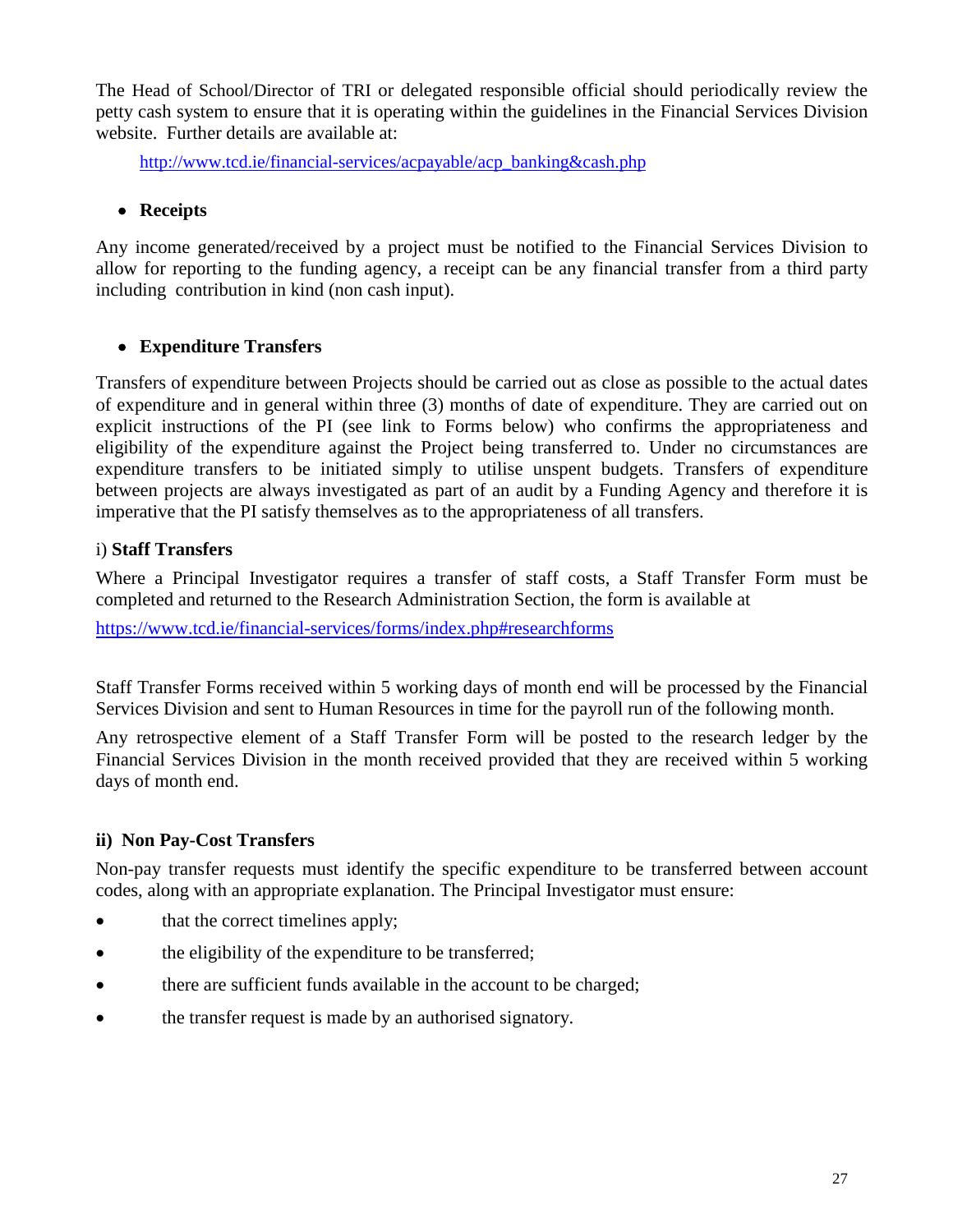## **f) GRANT CLAIMS/INVOICES/PAYMENTS**

#### **1) The preparation of grant claims include:**

- i) Regular liaison with Principal Investigators and team members;
- ii) Provision of claim documents to the Principal Investigator:
	- provision of financial figures for actual spend to reporting date;
	- confirmation that actual spend plus estimated spend is in line with budget where relevant;
	- reconciliation of signed and approved claims to the central accounting ledger system.
- iii) Management of post claim queries with the sponsoring body;
- iv) Principal Investigators are responsible for submission of all required reports in a timely fashion;
- v) Financial claims should only be submitted once approved by Research Administration.

#### **2) The preparation of Grant Invoices**

Invoices are issued by the Financial Services Division (VATable and not VATable) according to the schedule of invoices as agreed with the sponsoring body at the contract signatory stage. It is important that where relevant the VAT Classification Form has been completed and returned to the Research Administration Section at the outset.

Once the invoice is issued the system will automatically generate a credit to the research award. At the time the credit is applied Indirect Costs (overheads) (if applicable) will also be charged. If after 30 days the sponsor has not paid, a reminder letter will be sent from the Financial Services Division. A second reminder letter will be sent if after 60 days the payment still has not been received.

In the unlikely event that the sponsor does not pay the invoice within a reasonable timeframe the credit may be reversed out of the Research Project.

## **3) Payment of Grant Claims/Invoices**

All payments should be made payable to the "TCD No. 1 account" (other than those previously referred to where TCD acts as coordinator on EU contracts). Refer to the table of contents in this document for page referencing College bank details and related information.

Telephone contacts in the Financial Services Division may be obtained from our website

[http://www.tcd.ie/financial-services/gen\\_contacts.php](http://www.tcd.ie/financial-services/gen_contacts.php)

or from the internal College directory.

## **g) TAXATION TREATMENT OF PAYMENT TO INDIVIDUALS**

There are very few payments which fall outside the tax net and all payments to individuals will normally fall into one of six categories as follows:

- 1) PAYE System
- 2) Self-employed / Contractors invoice
- 3) One-off lectures
- 4) Gratuitous Payment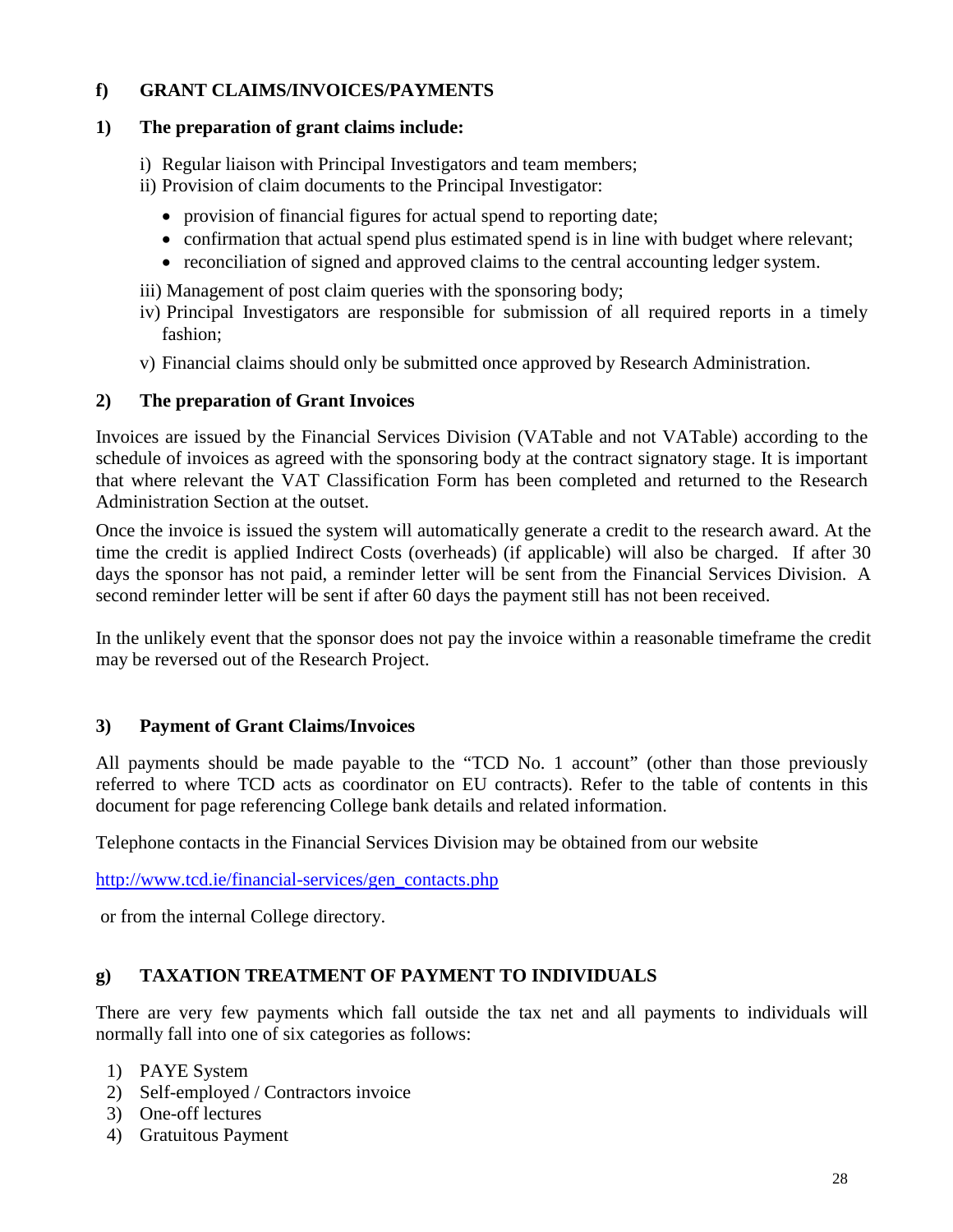- 5) Students
- 6) Allowed Travel, Accommodation and Subsistence payments.

The Financial Services Division is still in discussions with Revenue regarding the tax treatment of certain aspects of these payments and is making representations on a sectorial basis through the IUA. As such these guidelines represent Colleges current position, which may be subject to amendment at a future date following rulings/guidance from Revenue.

Guidelines can be found at: <http://www.tcd.ie/financial-services/tax/index.php>

# **h) EUROPEAN REGIONAL DEVELOPMENT FUNDING (ERDF)**

Where a research grant is funded or co-funded by the European Regional Development Fund (ERDF) additional conditions apply (in particular with respect to document retention, publicity and audit). As is required under ERDF rules, College maintains a specific ERDF Procedures Manual which resides within the Financial Services Division and is audited annually

For further information please refer to:

<https://www.tcd.ie/Communications/local/hea-publicity-requirements/>

[http://www.tcd.ie/financial](http://www.tcd.ie/financial-services/Information_&_Publicity_guidelines_EU_Structural_Funds_2007-2013.pdf)services/Information & Publicity guidelines EU Structural Funds 2007-2013.pdf

## **i) REPORTS**

Research financial reports are now available via the Oracle Business Intelligence Reporting Tool (OBIEE) to Principal Investigators, Heads of School and key staff members with authorised proxy access.

## **Access to the Business Intelligence (BI) Reporting Tool**

To help you log on to the Business Intelligence Reporting Tool, please follow the steps below:

1. Open your browser Internet Explorer Version 9 is certified by Microsoft to use with Oracle OBIEE; alternatively you can access the report via Firefox or Chrome. Should you require further assistance with supported

browsers or how to access the Oracle System, please contact the dedicated FIS Support Team on [fis](mailto:fis-support@tcd.ie)[support@tcd.ie](mailto:fis-support@tcd.ie) or Ext. 2700.

- 2. Type in the following URL: [https://fis.tcd.ie](https://fis.tcd.ie/)
- 3. Your username is: your College email name
- 4. Your password is: your current College password i.e. the password you use to log onto email
- 5. Upon successful login, you will be presented with the Oracle Main Screen
- 6. The link "TCD Key Member OBIEE" will be listed in your responsibilities on the left hand menu
- 7. Please click on this link to enter the Reporting tool

If you are already an Oracle user, please log in to the Oracle system as normal and click on the menu item: "TCD Key Member OBIEE" listed in your responsibilities on the left hand menu.

## **Reports Available**

The Research financial reports include the following, by drilldown: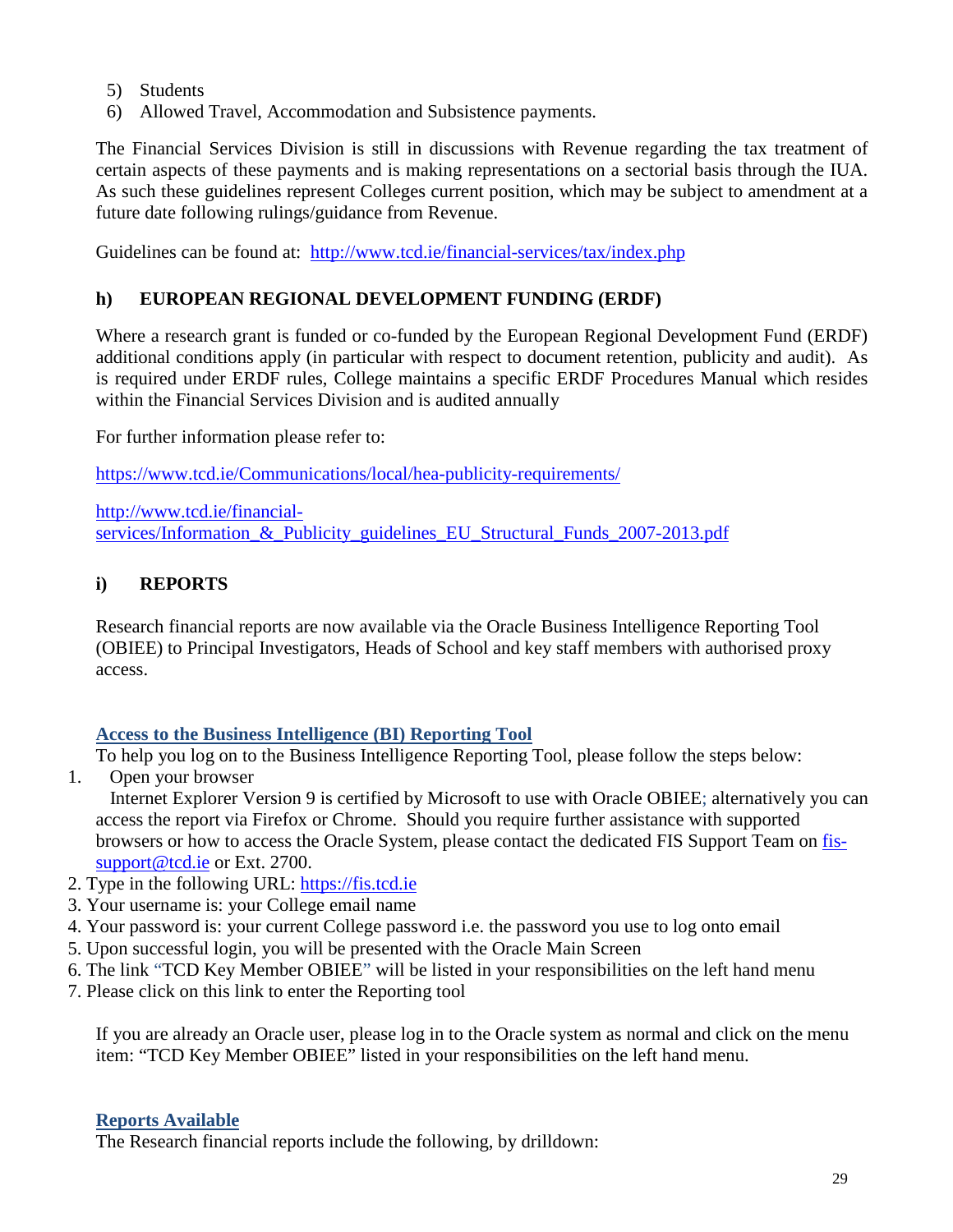- · TCD Project Actual vs Budget Summary
- · Project Expenditure Summary by Category
- · Project Expenditure Detail
	- Project Commitment Detail

These reports reflect balances as at the end of the previous working day.

## **Assistance**

If you have queries in relation to the content of your research reports, please contact your relevant Research Administrator in the Research Administration Section, FSD.

The Divisional Finance Partners are also available to assist with queries on the content in your reports and their details are as follows:

- · Shumane Cleary Faculty of Arts Humanities & Social Sciences Email: [shcleary@tcd.ie](mailto:shcleary@tcd.ie)
- John Donaghy Faculty of Engineering, Mathematics & Science Email:  $\frac{\text{domain}(\mathcal{Q}_t)}{\text{domain}(\mathcal{Q}_t)}$
- · Geraldine Joyce or Emma Hagan Faculty of Health Sciences Email: [joycege@tcd.ie](mailto:joycege@tcd.ie) or [hagane@tcd.ie](mailto:hagane@tcd.ie)
- Maurice McBride Academic Services Division Email: [maurice.mcbride@tcd.ie](mailto:maurice.mcbride@tcd.ie)
- · Monica Kelly Corporate Services Division Email: [kellym25@tcd.ie](mailto:kellym25@tcd.ie)

# **Training**

**On-line Training** - Instructions on how to get started with BI Reporting and on how to navigate through the suite are available on our website at the following link: [http://www.tcd.ie/local/fis/online\\_training/training\\_index.php](http://www.tcd.ie/local/fis/online_training/training_index.php) Click on the link for Business Intelligence Reporting – Research Projects or see attached screenshots.

# **j) CONTRACT AMENDMENTS**

Any contract amendment, including budget alterations, no cost time extensions etc. should at first instance be notified to the Research Administration Section of the Financial Services Division. The Financial Services Division will liaise, if necessary, with the Contracts Office to obtain the necessary review, approval and the appropriate signature.

# **k) LEAVE OF ABSENCE**

If a Principal Investigator plans to take leave of absence from College written notification to the relevant sponsoring body is required. The Head of School/Director of TRI and Financial Services Division should be copied on correspondence of this nature. This correspondence letter should address how the Principal Investigator plans to maintain oversight of his/her research project during their absence.

# **l) RETIRED ACADEMICS**

Schools should ensure that research grants of staff members who are retiring should either be (i) closed or (ii) transferred to the Head of School/Director of TRI – the grant may be held in joint names of the Head of School/Director of TRI and the retired academic member of staff if the Head of School/Director of TRI approves this arrangement. Deficits on research grants should be cleared prior to the academic member of staff retiring.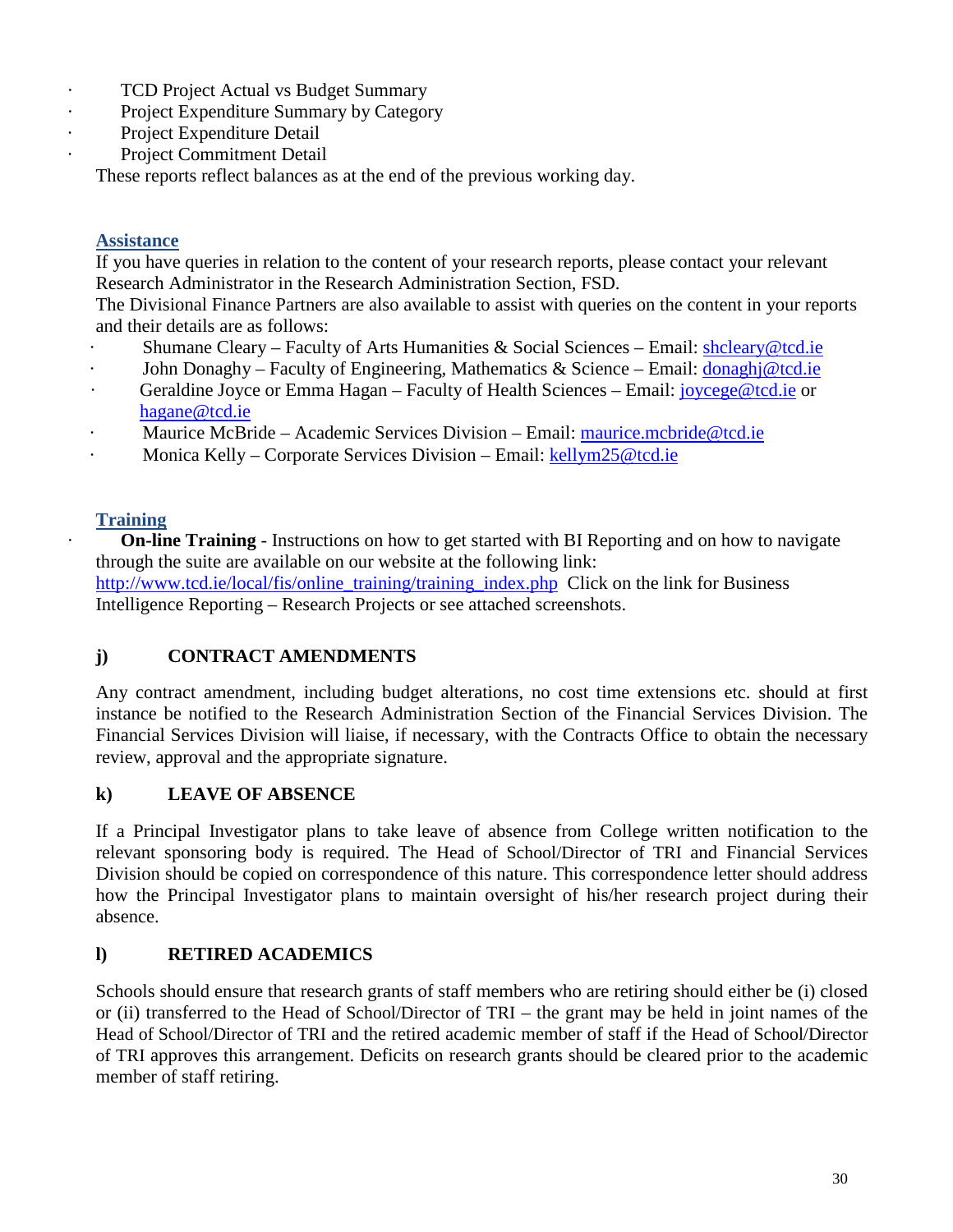#### **m) ACCOUNT CLOSURE**

#### **1) General**

Following submission of the Final Report of Expenditures, the account will be closed as expeditiously as possible, on receipt of the final payment from the sponsoring body.

#### **2) Dormant Accounts**

Accounts other than those in (1) above, reporting no activity over the previous 12 months, are classified as Dormant Research Accounts and the remaining balance will be transferred to a School's/TRI's code with the appropriate communication to the Principal Investigator and Head of School/Director of TRI by the Financial Services Division.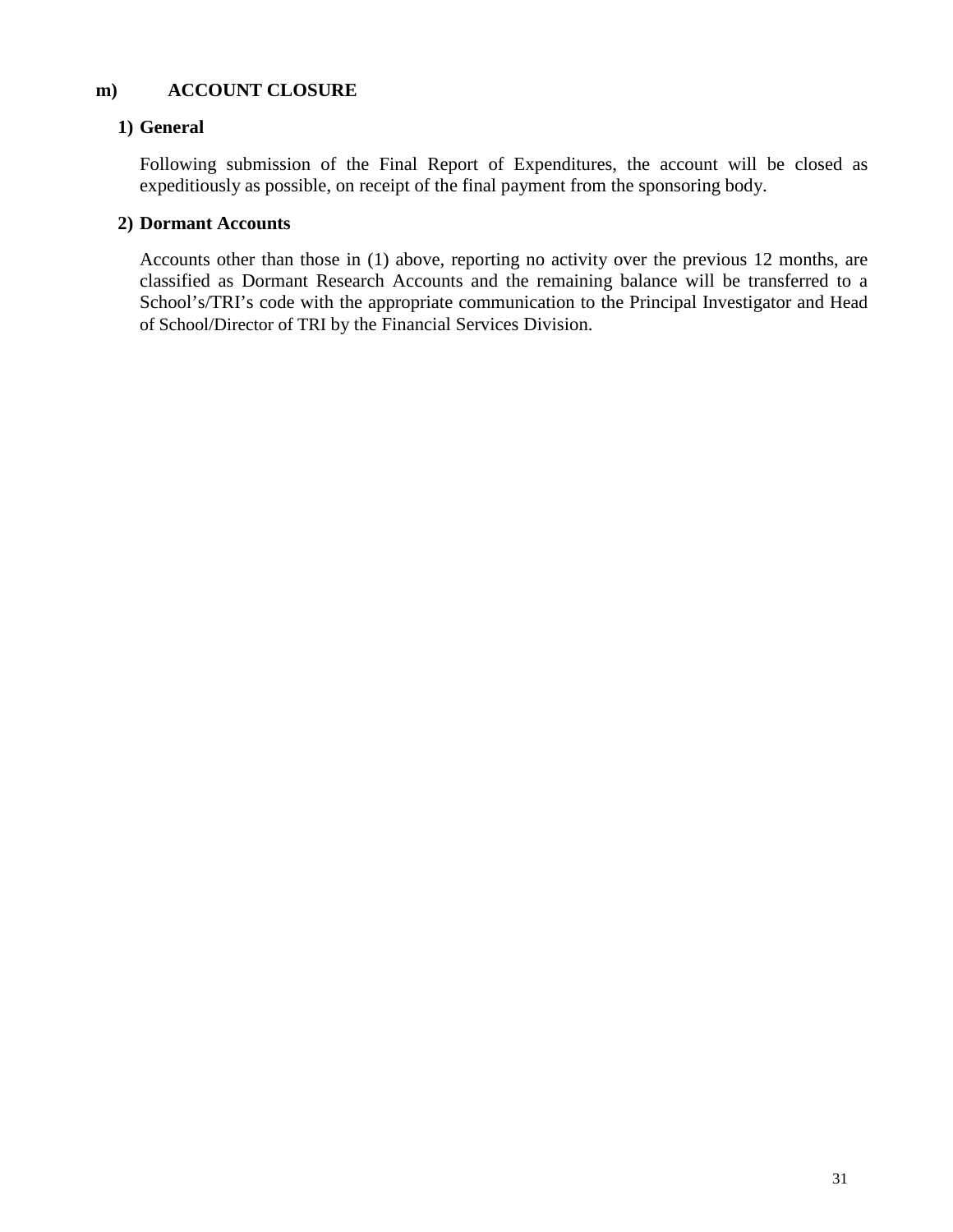## **11. AUDIT OF RESEARCH GRANTS AND CONTRACTS**

## **a) GENERAL**

The College is externally audited on an annual basis by the College Auditors. The College is also subject to audit by the Comptroller and Auditor General, and the sponsoring bodies will normally include, within their terms and conditions, a clause that gives them the right to audit the expenditure charged to a research account.

The supporting documents will be retained by the Financial Services Division for a minimum of the statutory period of six plus the current year i.e. 7 years, and will be made available to the College's external auditors and where necessary, the sponsoring body's auditors.

A request to conduct an audit by a sponsoring body or a public accounting firm must be approved by the Research Accounting Manager in advance of the audit. Upon acceptance and approval of the request, the Research Administration Section will notify the Principal Investigator and the Head of School/Director of TRI, where appropriate, of the anticipated audit.

The Principal Investigator must be available, along with any other relevant personnel for the purpose of answering questions that may arise during the course of the audit.

## **b) CONDUCT OF AUDIT – INITIAL MEETING**

With notification to all parties complete and with the approval of the Research Accounting Manager, the Research Administration Section will confirm the start date for the audit.

During the initial meeting, the Research Accounting Manager/authorised Research Administrator will provide information regarding the accounting system, accounting records and procedures and will provide a copy of any appropriate accounting manuals that govern the accounting for research grants and contracts.

The relevant Financial Services Division Research Administrator will be assigned to act as the liaison between the auditors and all other University areas for the purpose of retrieving documentation and/or contact with field personnel. The auditor will be instructed to submit all information requests or other type of requests through the designated liaison person and is not permitted to schedule meetings or to meet with University personnel without first consulting with the liaison.

The auditor must provide a list of required documentation identifying each transaction to be reviewed. During the audit, the Research Administration Section will, to the best of its ability, and from the data available, provide explanation and documentation in support of claimed costs. If additional information or further explanation is necessary, the Principal Investigator will be called upon to provide whatever information is required in a timely manner. Every effort must be made to provide sufficient documentation or adequate explanation of expenditure incurred.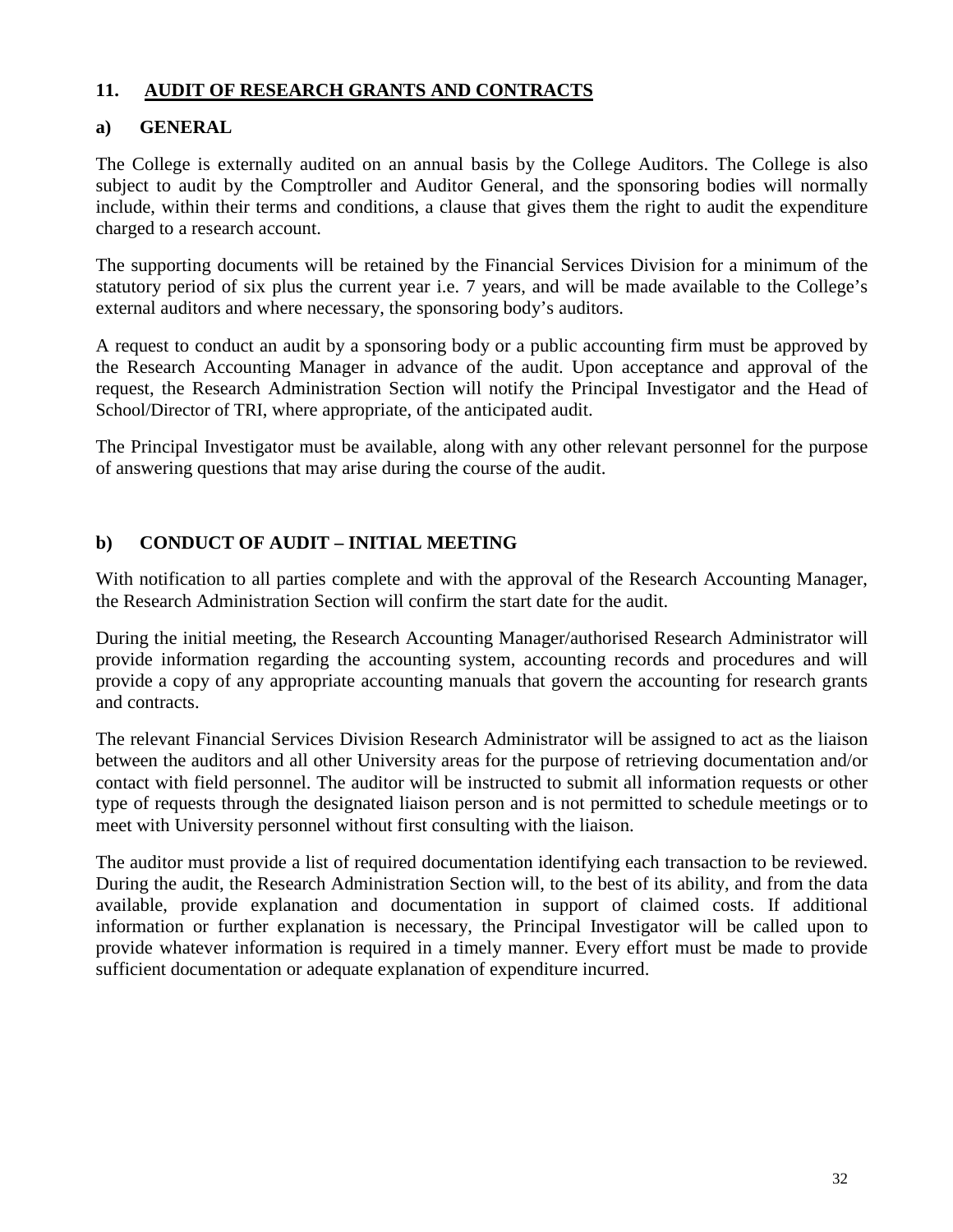#### **c) CLOSING MEETING AND AUDIT REPORTS**

The Financial Services Division and Research Administrator will be notified of the date, time and the place of the closing meeting. During the closing meeting, the appropriate Financial Services Division representative will review the findings and recommendations with the auditor and will seek a full identification/description of any exceptions, disallowances or adverse findings.

A copy of the audit report must be made available to the College and will be copied to the Principal Investigator for his/her response.

## **d) ADDRESSING AUDIT FINDINGS**

The Principal Investigator may be called upon to address the findings of the audit. Any cost disallowances, which cannot be refuted, must be funded from another source. Challenges to disallowances or other audit findings will be addressed within the timelines dictated by the individual audit firm/sponsoring body. The challenge must be fully documented and backup provided where possible, and forwarded to the Research Accounting Manager, who will ensure that this information is transmitted to the audit firm in a timely manner.